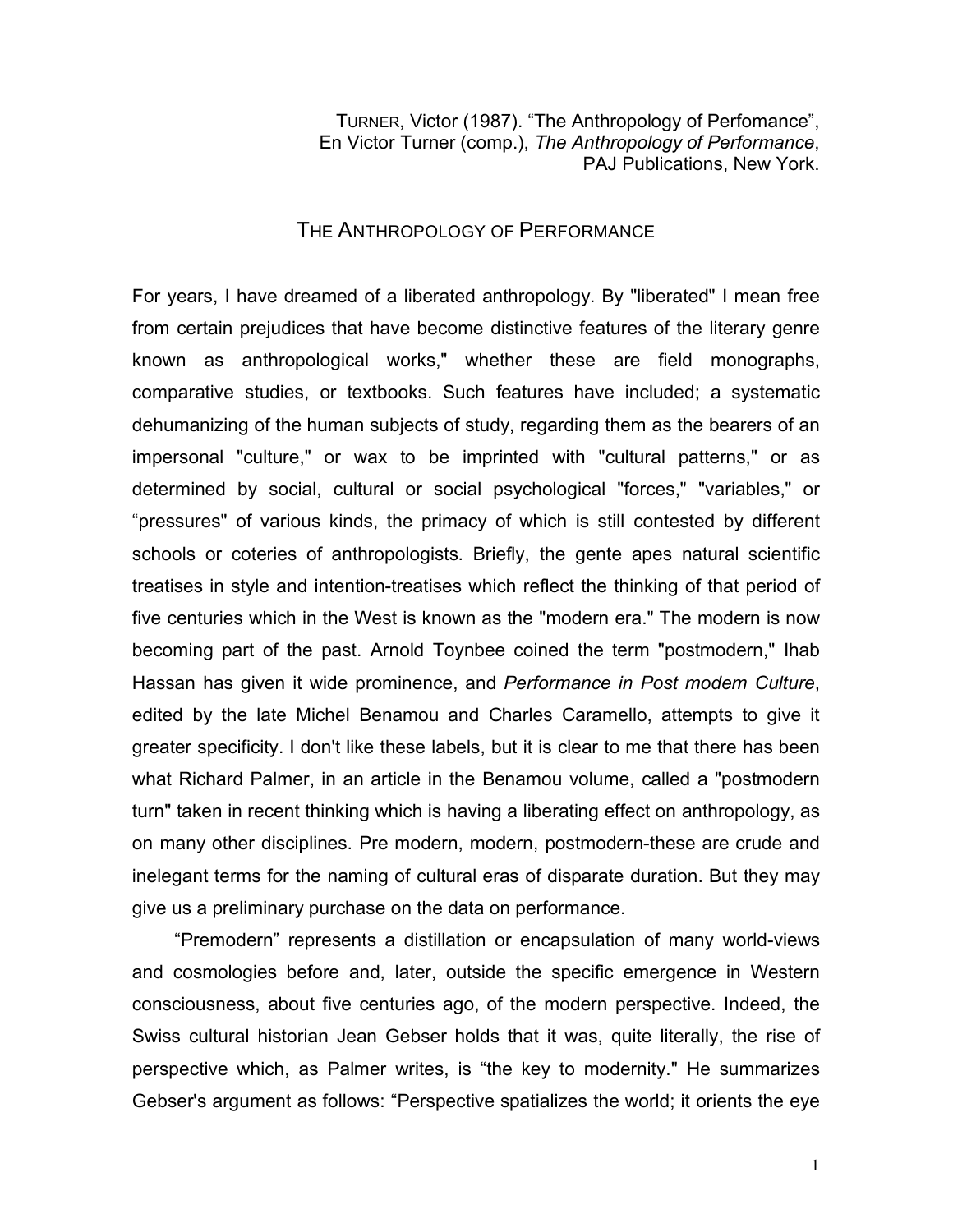in relation to space in a new way … it represents a rationalization of sight (William M. Ivins)…. Perspective leads to the founding of mathematical geometry, which is the prerequisite for modern engineering and modern machinery … for steadily increasing naturalism in European pictorial representation (but also for its purely schematic and logical extensions) … both are due to the growth and spread of methods which have provided symbols, repeatable in invariant form, for representation of visual awareness, and a grammar of perspective which made it possible to establish logical relations not only within the system of symbols but between that system and the forms and locations of the objects that it symbolizes … the combination of the abstractedness of numbers as symbols that measure, with perspective, a way of relating those numbers as symbols to the visual world, leads to a sense of space as measured, as extending outward from a given point; ultimately the world is measurable-epitomized in Galileo's maxim, 'to measure everything measurable and to make what is not measurable capable of being measured' [this attitude is still common among anthropologists-thus George Spindler remarks in the book he edited, *The Making of Psychological Anthropology*, 1978: 197-198, "if it happens you can count it"]. The spatialization of vision has metaphysical and epistemological implications … the overemphasis on space and extension divides the world into observing subject and alien material objects … words are seen as mere signs for the material objects in the world … time itself is perceived in spatialized terms … it is regarded as measurable, as a linear succession of present moments … the perspectival model makes man the measure and measurer of all things … technologized rationality harmonizes with the protestant ethic-God places his blessing on the individualistic, competitive person (implicitly male) who exercises restraint and represses desires in the interest of more 'rational' goals: power and control … History, perceived as a straight line that never circles back on itself1 becomes the story of man's gradual self-improvement through the exercise of reason" (pp. 22-25).

This, at any rate, was the "modern" climate of thought in which my anthropological training took place. It was a climate in which academic disciplines had clearly defined boundaries which one transgressed at one's peril-boundary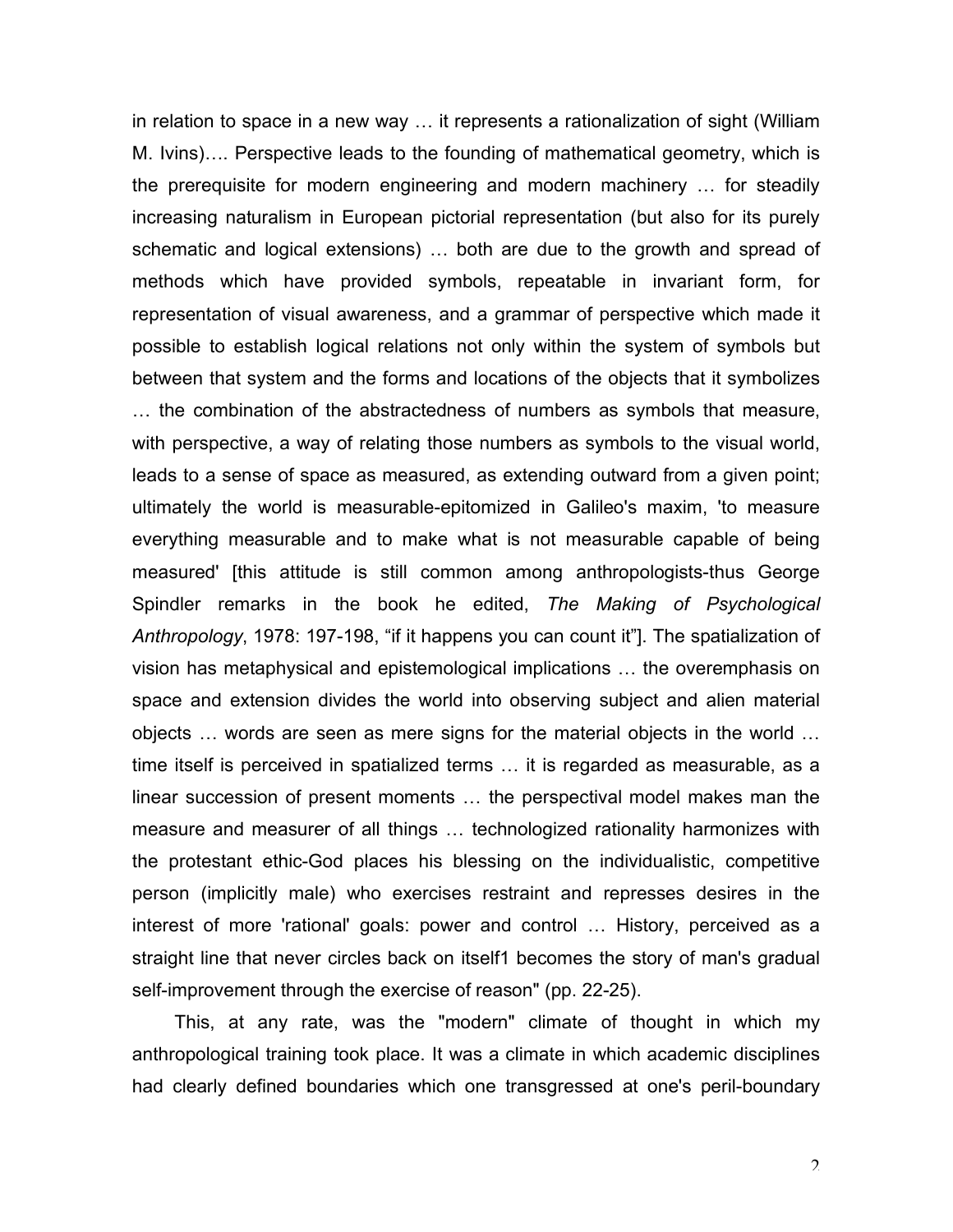ambiguity was, in Mary Douglas's words, a form of pollution, much interdisciplinary work was regarded as an abomination. Within anthropology there was a tendency to represent social reality as stable and immutable, a harmonious configuration governed by mutually compatible and logically interrelated principles. There was a general preoccupation with consistency and. congruence. And even though most anthropologists were aware that there generally are differences between ideal norms and real behavior, most of their models of society and culture tended to be based upon ideology rather than upon social reality, or to take into account the dialectical relationship between these. AII this follows from the perception of reality in spatialized terms. So, too, did the study of statistical correlations between social and cultural variables such as we find in G. P. Murdock's *Social Structure*. In all this work, as Sally F. Moore has pointed out in her book *Law as Process* (p. 36): "Whether ideology is seen as an expression of social cohesion, or as a symbolic expression of structure, whether lt is seen as a design for a new structure or as a rationalization for control of power and property, the analysis is made in terms of *fit*" (my italics).

During my field work I became disillusioned with the fashionable stress on fit and congruence, shared by both functionalism and different types of structuralism. I came to see a social system or "field" rather as a set of loosely integrated processes, with some patterned aspects, some persistence's of form, but controlled by discrepant principles of action expressed in rules of custom that are often situation ally incompatible with one another. This view derived from the method of description and analysis, which I came to call "social drama analysis." In fact this was thrust upon me by my experience as a field worker in a central African society, the Ndembu of Northwest Zambia. In various writings I have given examples of social dramas and their analysis. More to the point, since we will be dealing with the anthropology of performance, I would like to bring to your attention amen of the theatre's discussion of my schema. He is Richard Schechner, Professor of Performance Studies at New York University's Tisch School of the Arts, and former Director of The Performance Group, an avant-garde theater company. As he sees it (in the Group, an avant-garde theatre company. As he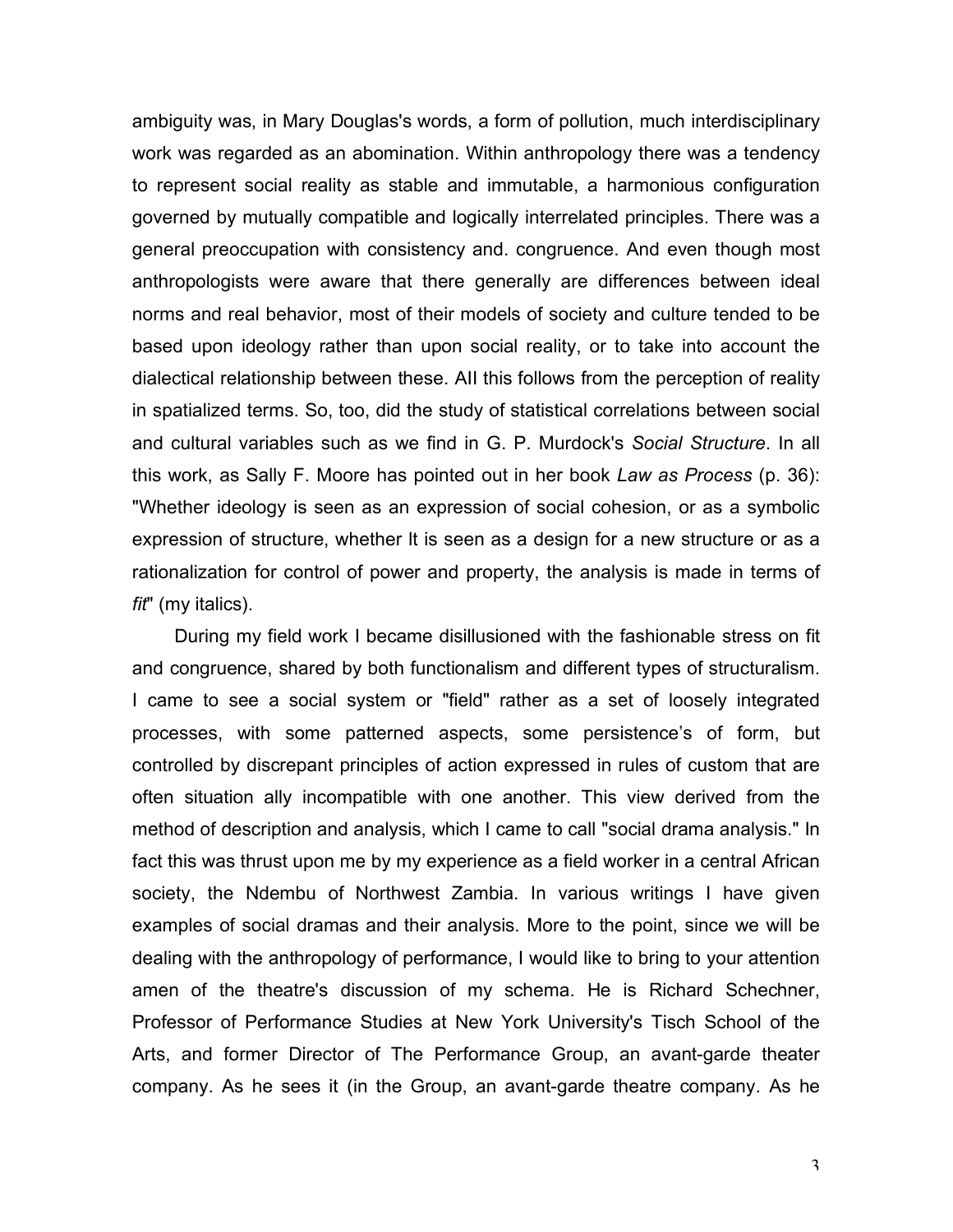sees it (in the chapter "Towards a Poetics of Performance," *Essays on Performance Theory*, 1970-1976, 1977; 120-123): "Victor Turner analyzes 'social dramas' using theatrical terminology to describe disharmonic or crisis situations. These situations-arguments, combats, rites of passage-are inherently dramatic because participants not only do things, they try to show others what they are doing or have done; actions take on a 'performed-for-an-audience' aspect. Erving Goffman takes a more directly scenographic approach in using the theatrical paradigm. He believes that all social interaction is staged-people prepare backstage, confront others while wearing masks and playing roles, use the main stage area for the performance of routines, and so on. For both Turner and Goffman, the basic human plot is the same: someone begins to move to a new place in the social order; this move is accomplished through ritual, or blocked in either case a crisis arises because any change in status involves a readjustment of the entire scheme; this readjustment is effected ceremonially-that is, by means of theater." In my book, *Drama*, *Fields*, *and Metaphors* (pp. 37-41) I define social dramas as units of harmonic or disharmonic social process, arising in conflict situations. Typically, they have four main phases of public action. These are: (I) *Breach* of regular norm-govemed social relations; (2) *Crisis*, during which there is a tendency for the breach to widen. Each public crisis has what I now call lamina characteristics, since it is a threshold (*limen*) between more or less stable phases of the social process, but it is not usually a sacred limen, hedged around by taboos and thrust away from the centers of public life. On the contrary it takes up its menacing stance in the forum itself, and, as it were, dares the representatives of order to grapple with it; (3) *Redressive* action ranging from personal advice and, informal mediation or arbitration to formal juridical and legal machinery, and, to resolve certain kinds of crisis or Iegitimate other modes of resolution, to the performance of public ritual. Redress, too has its liminal features for it is "be-twixt and between," and, as such, famishes a distanced replication and critique of the events leading up to and Composing the "crisis." This replication may be in the rational idiom of the judicial process, or in THC metaphorical and symbolic idiom of a ritual process; (4) The final phase consists either of the *reintegration* of the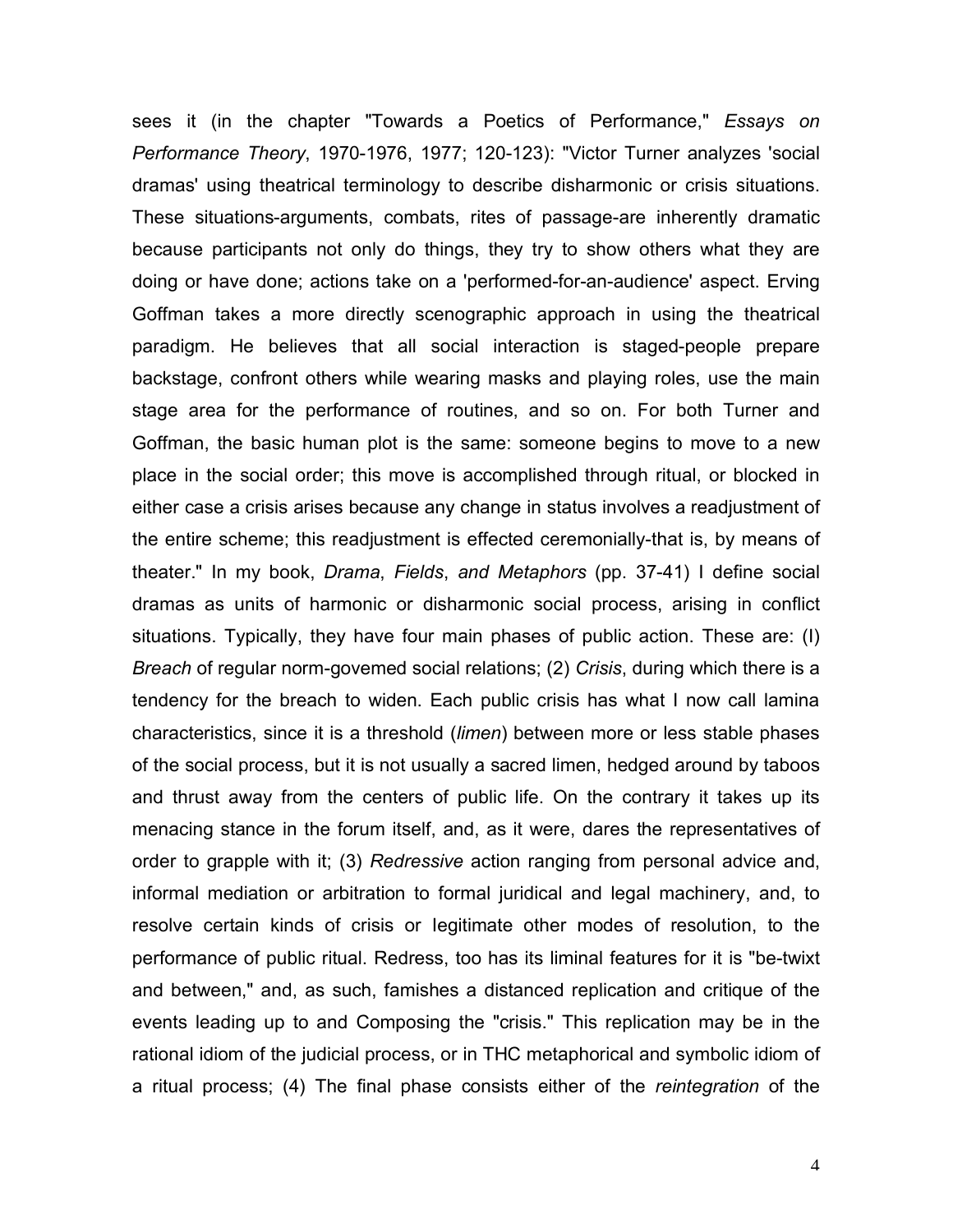disturbed social group, or of the social recognition and legitimation of irreparable schism between the contesting parties.

First let me comment on the difference between my use of the term "ritual" and the definitions of Schechner and Goffman. By and large they seem to mean by ritual a standardized unit act, which may be secular as well as sacred, while I mean the performance of a complex sequence of symbolic acts. Ritual for me, [as Ronald Grimes puts it]; is a "transformative performance revealing major classifications, categories, and contradictions of cultural processes." For Schechner, what I ca1l "breach," the inaugurating event in a social drama, is always effected by a ritual or ritualized act or "move." There is some truth in this. I wi1l use as al1 example here the first social drama in my book on Ndembu social process, *Schism and Continuity*. The book contains a series of social dramas focused on one individual ambitious for the power and inf1uence that goes with the office of vi1lage headman. In the first episode this protagonist, Sandombu, "dramatizes" to others in his effective sociocultural field that he is weary of waiting for the old headman, his mother's brother Kahali, to die, by ostentatiously refraining from giving him the portions of an antelope he has ki1led that would be appropriate to Kahali's status, age, and relationship. This refusal to fo1low custom might be regarded as a ritualized act as we1l as a transgression of a custom with ritual implications-since the dividing of a slain animal implies the sharing of sacred substance held to constitute matrilineal kinship. Here is shown the symbolism of blood in matrilineal kinship, and there are many rituals connected both with matriliny and the hunting cults which contain symbols for these "types of blood" (*nyichidi yamashi*). But I would prefer the terms "symbolic transgression"-which may also coincide with an actual transgression of custom, even of a legal prescription-to "ritual" in the frame of phase 1 (*breach*) of a social drama.

What is more interesting to me in this context than the definition of ritual is the connection established by Schechner between social drama and theatre, and the use made of "the theatrical paradigm" by Goffman and myself. For Goffman, "all the world's a stage," the world of social interaction anyway, and is full of ritual acts. For me the dramaturgical phase begins when *crises* arise in the daily flow of social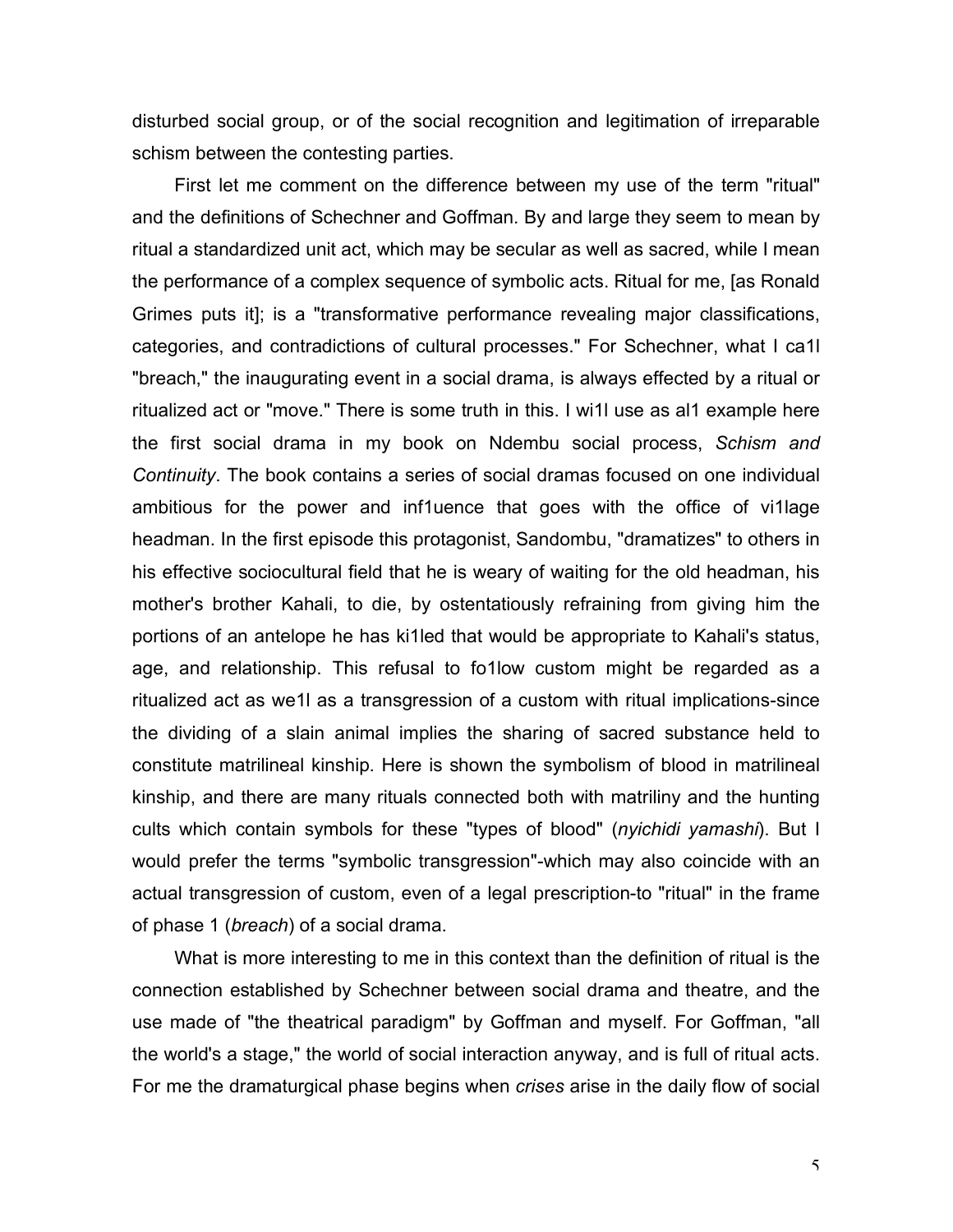interaction. Thus if daily living is a kind of theatre, social drama is a kind of metatheatre, that is, a dramaturgical language about the language of ordinary roleplaying and status-maintenance which constitutes communication in the quotidian social process. In other words, when actors in a social drama, in Schechner's words, "try to show others what they are doing or have done," they are acting consciously, exercising what Charles Hockett has found to be a feature peculiar to human speech, electiveness or reflexive ness, the ability to communicate about the communication system "itself (1960:392-430). This reflexivity is found not only in the eruptive phase of crisis, when persons exert their wills and unleash their emotions to achieve goals which until that time have remained hidden or may even have been unconscious-here reflexivity follows manifestation-but also in the cognitively dominant phase of redress, when the actions of the previous two phases become the subject matter for scrutiny within the frame provided by institutional forms and procedures-here reflexivity is present from the outset, whether the redressive machinery be characterized as legal, law-like, or ritual.

It is obvious that Goffman, Schechner, and 1 constantly stress process and processual qualities: performance, move, staging, plot, redressive action, crisis, schism, reintegration, and the like. To my mind, this stress is the "postmodern turn" in anthropology, a turn foreshadowed in anthropological modernity perhaps, but never in its central thrust. This turn involves the processualization of space, its temporalization, as against the spatialization of process or time, which we found to be of essence of the modern.

Although there is a major difference between linguistic and anthropological definitions of performance, something of the change from modern to postmodern ways of thinking about sociocultural problems can be aptly illustrated by considering Edmund Leach's recent attempt to apply the linguist's vocabulary to matters anthropological in his article, "The Influence of Cultural Context on Non-Verbal Communication in Man" in *Non-Verbal Communication*, Robert A. Hinde, ed. (1972:321-322). Leach writes that "the anthropologist's concern is to delineate a framework of cultural *competence* in terms of which the individual's symbolic actions can be seen to make sense. We can only interpret individual *performance*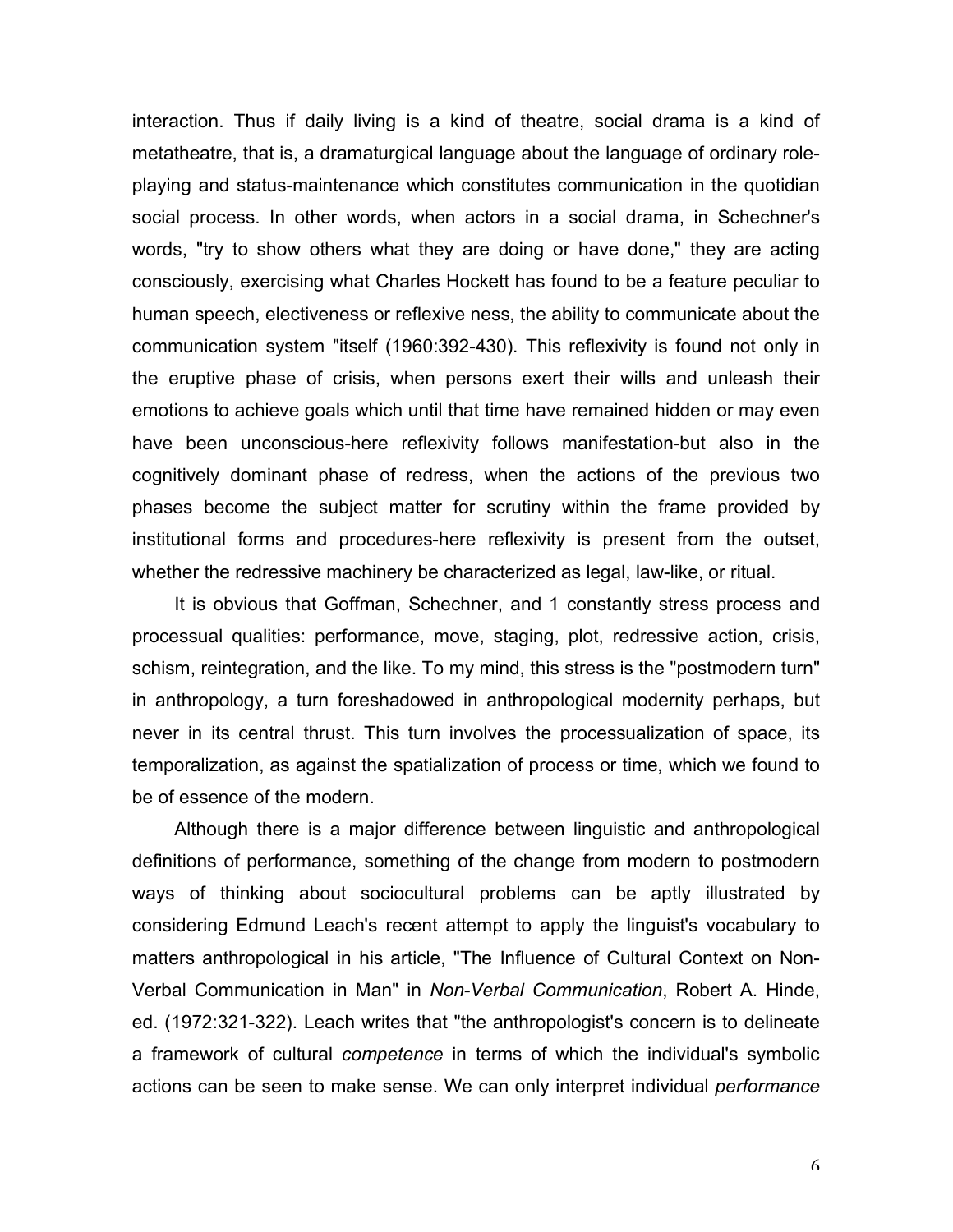in the light of what we have already inferred about competence, but in order to make our original inferences about competence we have to abstract a standardized pattern which is not necessarily immediately apparent in the data which are directly accessible to observation." It was Chomsky who introduced this competence/performance dichotomy, competence being mastery of a system of rules or regularities underlying that kind of language behavior which, for example, we call "speaking English." It was Dell Hymes who pointed out the hidden Neo-Platonism or Gnosticism in Chomsky's approach, which seems to regard performance as generally "a fallen state," a lapse from the ideal purity of systematic grammatical competence. This is clearly exemplified in J. Lyons' article "Human Language" in the same volume as Leach's essay just quoted. He is writing (p. 58) of three stages of "idealization" in "our identification of the raw data" of language-behavior. "First of all," he says, "we discount all 'slips of the tongue,' mispronunciations, ' hesitation pauses, stammering, stuttering, and so forth, in short, everything that can be described as a 'performance phenomenon.' " He then goes on to "discount" (p. 59) a certain amount of the "systematic variation between utterances that can be attributed to personal and sociocultural factors."

The "postmodern turn" would reverse this "cleansing" process of thought which moves from "performance errors and hesitation phenomena" through "personal and sociocultural factors" to the segregation of "sentences" from "utterances" by dubbing the latter "context dependent" (hence "impure") with respect both to their meaning and their grammatical structure. Performance, whether as speech behavior, the presentation of self in everyday life, stage drama or social dram, would now move to the center of observation and hermeneutical attention. Post modem theory would see in the very flaws, hesitations, personal factors, incomplete, elliptical, context-dependent, situational components of performance, clues to the very nature of human process itself, and would also perceive genuine novelty, creativeness, as able to emerge from the freedom of the performance situation, from what Durkheim (in his best moment) called social "effervescence," exemplified for him in the generation of new symbols and meanings by the public actions, the "performances," of the French Revolution.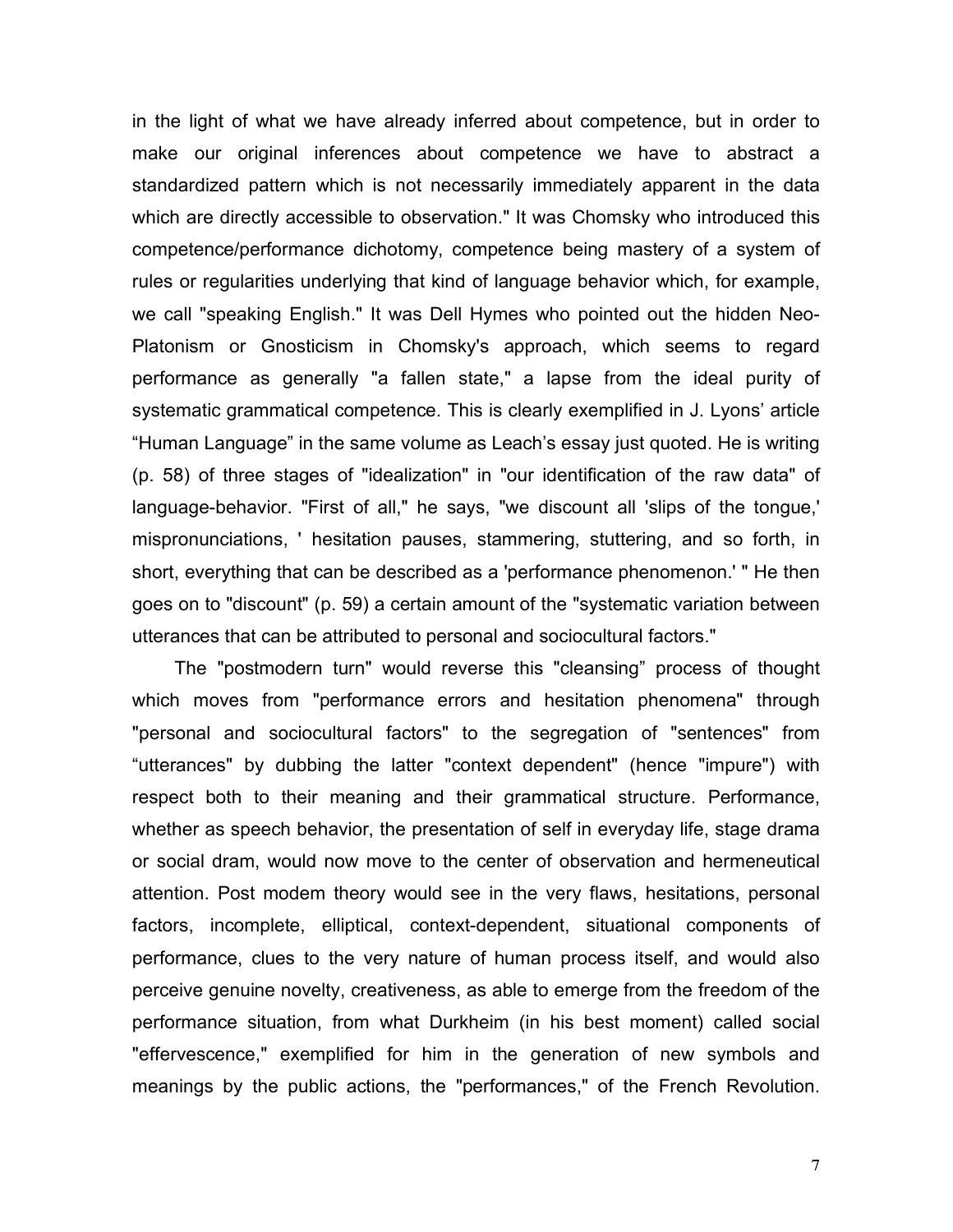What was once considered "contaminated," "promiscuous," "impure" is becoming the focus of postmodern analytical attention.

With regard to the structure/process dichotomy mentioned earlier, which is similar, if not identical, to other oppositions made by anthropologists: ideal norms/real behavior mechanical models/statistical models; structure/organization ideology/action, and so on, Sally Moore has many pertinent things to say in *Law as Process.*

She is aware that, as Murphy has argued, "it is the very incongruence of our conscious models and guides for conduct to the phenomena of social life that makes life possible" (1971:240), but also insists that "order and repetition are not all illusion, nor all 'mere' ideology, nor all fictive scholarly models, but are observable [and I would add often measurable] on a behavioral level, as well as in fixed ideas" (p. 38). She proposes that social processes should be examined in terms of the interrelationship of three components: "the processes of *regularization* [SFM's italics], the processes of *situational adjustment*, and the factor of *indeterminacy*" (p. 39). This is really a revolutionary move on Sally Moore's part for she is challenging the Idealist formulations of her prestigious contemporaries. Like Heraclitus she is insisting that the elements (in her case, the sociocultural elements) are in continual flux and transformation, and so also are people. Like Heraclitus, too, she is aware that there is also a strain towards order and harmony, a *logos*, within the variability, an intent, as James Olney puts it (1972:5) to transform ''human variability from mere chaos and disconnection into significant process." This is, in effect, what the redressive phase in a social drama (the processual microcosm) attempts to do, and what in complex cultures the liminoid per formative genres are designed for.

Moore's experience as a practicing lawyer underlies her view that (p. 39) "social life presents an almost endless variety of finely distinguishable situations and quite an array of grossly different ones. It contains arenas of continuous competition. It proceeds in a context of an ever-shifting set of persons, changing moments in time, altering situations and partially improvised interactions. Established rules, customs, and symbolic frameworks exist, but they operate in the

8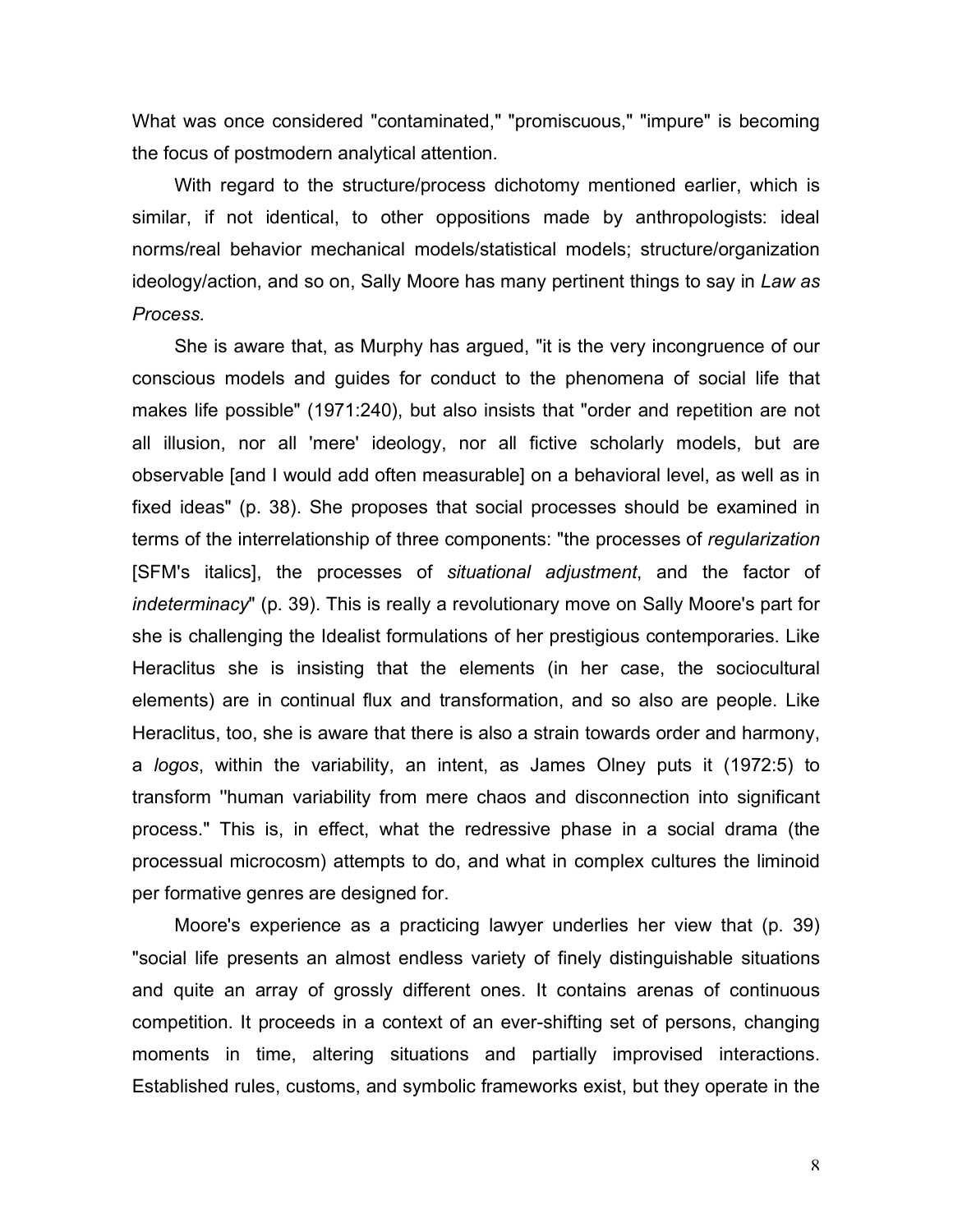presence of areas of indeterminacy, of ambiguity, of uncertainty, and manipulability. Order never fully takes over, nor could it. The cultural, contractual, and technical imperatives always leave gaps, require adjustments and interpretations to be applicable to particular situations, and are themselves full of ambiguities, inconsistencies, and often contradictions." But Moore does not see everything social as amorphous or as unbounded innovation or limitless reinterpretation. She sees that common symbols, customary behaviors, role expectations, rules, categories, ideas and ideologies, rituals and formalities shared by actors do exist and frame mutual communication and action. But she is claiming that the fixing and framing of social reality is itself a process or a set of processes. Whereas anthropologists like Firth and Barth have contrasted structure and process (Barth sees process as a means of understanding social change), Moore sees structure as the ever-to-be-repeated achievement of processes of regularization. As she writes:

The whole matter contains a paradox. Every explicit attempt to fix social relationships or social symbols is by implication recognition that they are mutable. Yet at the same time such an attempt directly struggles against mutability, attempts to fix the moving thing, to make it hold. Part of the process of trying to fix social reality involves representing it as stable or immutable or at least controllable to this end, at least for a time. Rituals, rigid procedures; regular formalities, symbolic repetitions of all kinds, as well as explicit laws, principles, rules, symbols, and categories are cultural representations of fixed social reality, or continuity. They present stability and continuity acted out and re-enacted; visible continuity. By dint of repetition they deny the passage of time, the nature of change, and the implicit extent of potential indeterminacy in social relations, Whether these processes of regularization are sustained by tradition or legitimated by revolutionary edict and force, they act to provide daily regenerated frames, social constructions of reality, within which the attempt is made to fix social life, to keep it from slipping into the sea of indeterminacy (p. 41).

But as Moore points out, however tight the rules, in their application there is always "a certain range of maneuver, of openness, of choice, of interpretation, of alteration, of tampering, of reversing, of transforming" (p. 41). In brief, within the cultural and social order there is a pervasive quality of partial indeterminacy" (p.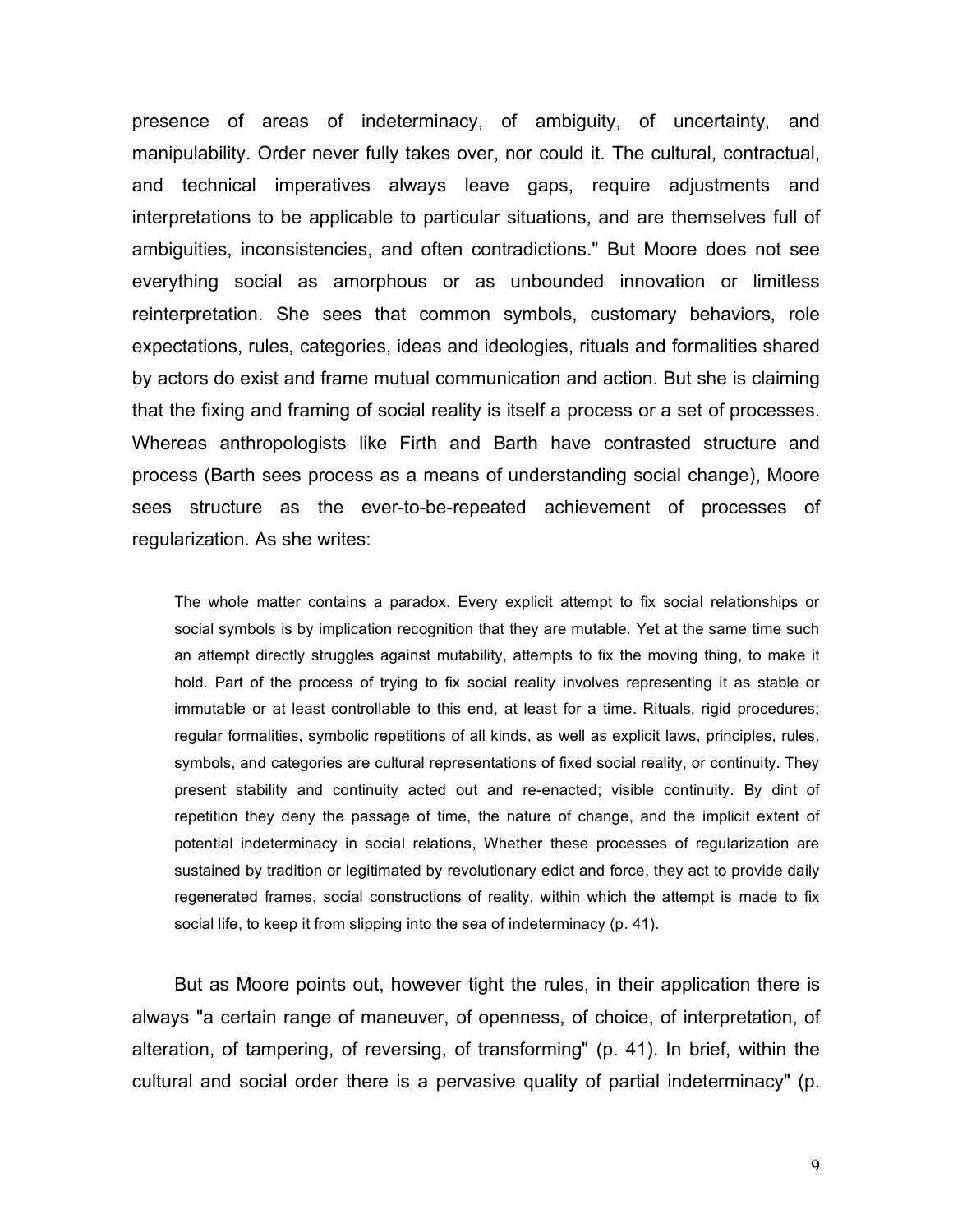49). Processes of situational adjustment involve both the exploitation of indeterminacies in sociocultural situations and the actual generation of such indeterminacies. Or they may be concerned with the reinterpretation or redefinition of rules and relationships. By regarding a field of sociocultural relations, which may include networks and arenas as well as relatively persisting corporate groups and institutions, as a plurality of processes, some of regularization (or *reglementation* as Moore now prefers to call them: see pp. 2-3, 18, 21, 29), others of situational adjustment, Moore proposes a model of social reality as basically f1uid and indeterminate, though transformable for a time into something more fixed through regularizing processes. "This is a framework." she holds, ''usable in the analysis of (particular situations and their detailed denouement, and equally usable in the analysis of) larger-scale phenomena such as institutional systems" (p. 52). She warns that ''whether the processes are unchanging or changing is not the dichotomy proposed. Processes of regularization and processes of situational adjustment may each [my italics) have the effect of stabilizing or changing an existing social situation and order. What is being proposed is that the complex relationship between social life and its cultural representation may be easier to handle analytically if the interlocking of processes of regularization, processes of situational adjustment, and the factor of indeterminacy are taken into account" (pp. 52-53).

My own work for many years had inclined me in a similar theoretical direction. This direction is towards postmodern ways of thinking. Clearly the factor of indeterminacy has assumed greater importance in today's world. Historical events have played their part: wars, revolutions, the holocaust, the fall and fragmentation of colonial empires. But scientific developments in many fields have helped to undermine the modern views of time, space, matter, language, person, and truth. Processes of regularization are still potent in politics and economics; capitalistic and socialistic bureaucracies and legislatures still attempt to fix social reality. In the sciences and humanities work is still done within the constraints of prestigious ''paradigms" (in Thomas Kuhn's sense). In the political macrocosm sharp divisions continue to exist fostered by the regulatory processes of nationalism and ideology.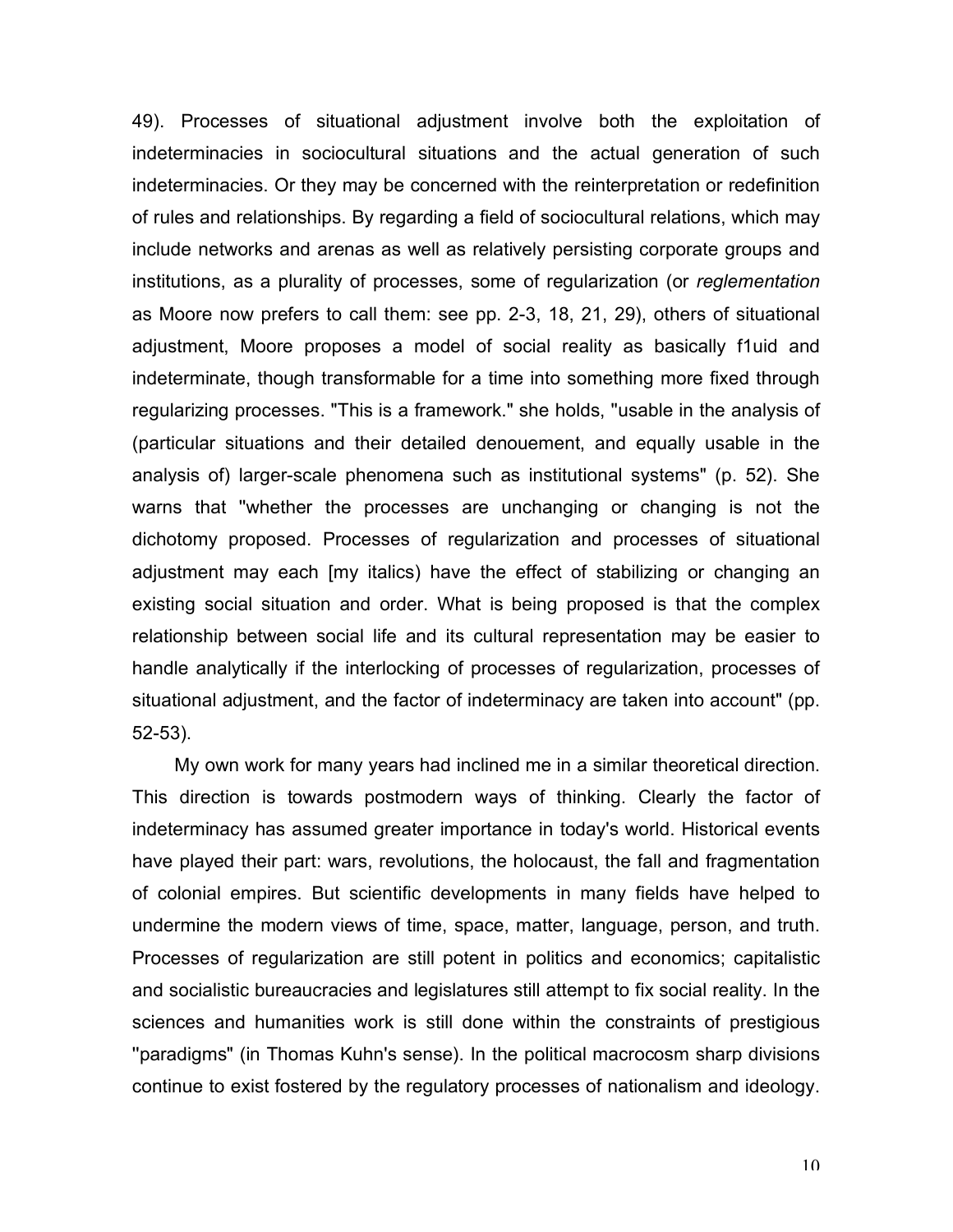Nevertheless, there is detectible an extensive breakdown of boundaries between various conventionally defined sciences and arts, and between these and modes of social reality. In sociocultural studies the spatiality of modern thought, dependent on what Richard Palmer calls "one-point perspective," shows signs of giving way to multiperspectival consciousness, a field with several variables. The notion of society as an endless crisscrossing of processes of various kinds and intensities is congruent with this view. Time is coming to be seen as an essential dimension of being as well as multiperspectival, no longer merely as a linear continuum conceived in spatial terns.

With the postmodern dislodgement of spatialized thinking and ideal models of cognitive and social structures from their position of exegetical preeminence, there is occurring a major move towards the study of processes, not as exemplifying compliance with or deviation from normative models both etic and emic, but as performances. Performances are never amorphous or openended, they have diachronic structure, a beginning, a sequence of overlapping but isolable phases and an end. But their structure is not that of an abstract system; it is generated out of the dialectical oppositions of processes and of levels of process. In the modern consciousness, cognition, idea, rationality, were paramount. In the postmodern turn, cognition is .not dethroned but rather takes its place on an equal footing with volition and affect. The revival of what has been termed ''psychological anthropology," exemplified by the publication of *The Making of Anthropology of psychological anthropology* (George Spindler, ed., 1978) is, in my view, not unconnected with this view of process and performance, of which the units are total human beings in full psychological concreteness, not abstract, generalized sociocultural entities, but each, in Theodore Schwartz's term, an ''idioverse" with his/her. ''individual cognitive, evaluative, and affective mappings of the structure of events and classes of events'' (1978:410) in his/her sociocultural field. If Schwartz 's formulation seems to be derived from the products of processes of regimentation, and hence to be somewha abstract, the notion of idioverse is a valuable one, for it postulates that ''a culture has its distributive existence as the set of personalities of the members of a population'' (pp. 423-424), thus allowing for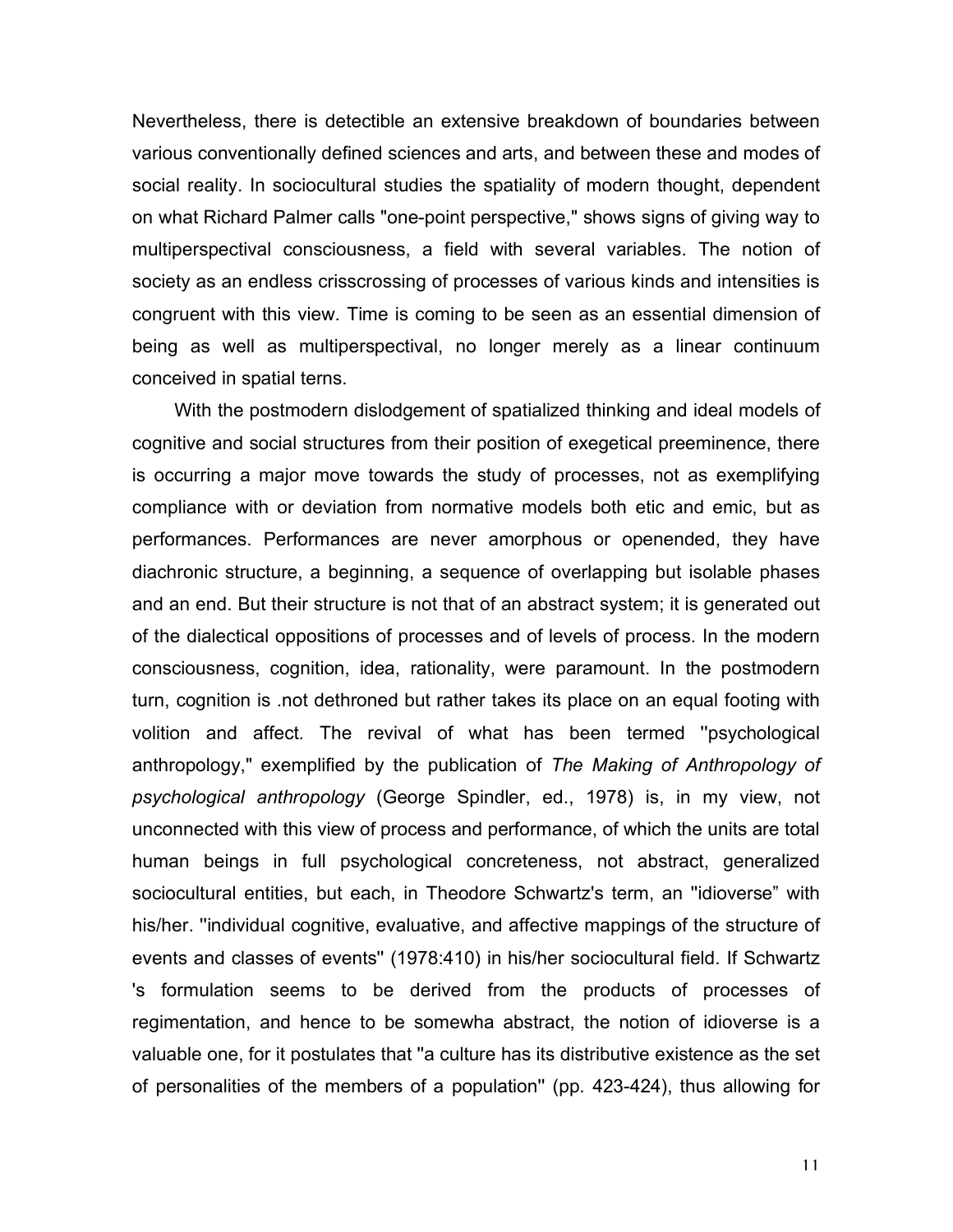negotiation and dispute over what should be authoritative or legitimate in that culture, in other words, for social dramatic action. As Schwartz writes (p. 432): ''The model of culture as a set of personalities does not preclude conf1ictj rather the inclusion of the differences as well as the similarities among personalities in the culture makes social coordination a central research problem implied by this model. Differences may lead to conf1ict or complementarily. The perception of commonality or difference are themselves construal which, at times, my mask their opposite. This view of Schartz's of a culture as consisting of ''all the personalities of the individuals constituting a society or sub society, however bounded'' (p.432), is entirely consistence of processes of regularization (''conflict,'' ''masking of commonality or difference,'' and *situational* modes of social coordination). Schwartz is also aware of ''indeterminacy'' as the following quotation indicates (p.432):

A given personality (the individual's version and portion of his culture) is not necessarily representative in a statistical sense, nor is the approximation to some central tendency the aspect of culture stressed by a distributive model. Rather, this model emphasizes the whole array of personalities, the constructs they bring to and derive from events, and their structuring of events in construct-oriented behavior. Centrality (or typicality) would not necessarily be predictive or (it may even be negatively correlated with) the contribution of a given personality to the structuring of events. *It is essential, then, to emphasize that although individual personalities and their cognitive-evaluative-affective constructs of experience are the constituents of culture, they may be discrepant and conflicted among (and within) themselves or with central tendencies or configurations in the overall population of personalities comprising a culture or subculture* [my italics]. Similarly the constructs of the individual will vary in the adequacy with which individuals anticipate and conduct the course of events.

If performance seems then to be a legitimate object of study for postmodern anthropology, it seems appropriate that we should examine the literature on types of performance. We need not confine ourselves to the ethnographic literature. If man is a sapient animal, a tool making animal, a self-making animal, a symbolusing animal, he is, no less, a performing animal, *Homo performans*, not in the sense, perhaps, that a circus animal may be a performing animal, but in the sense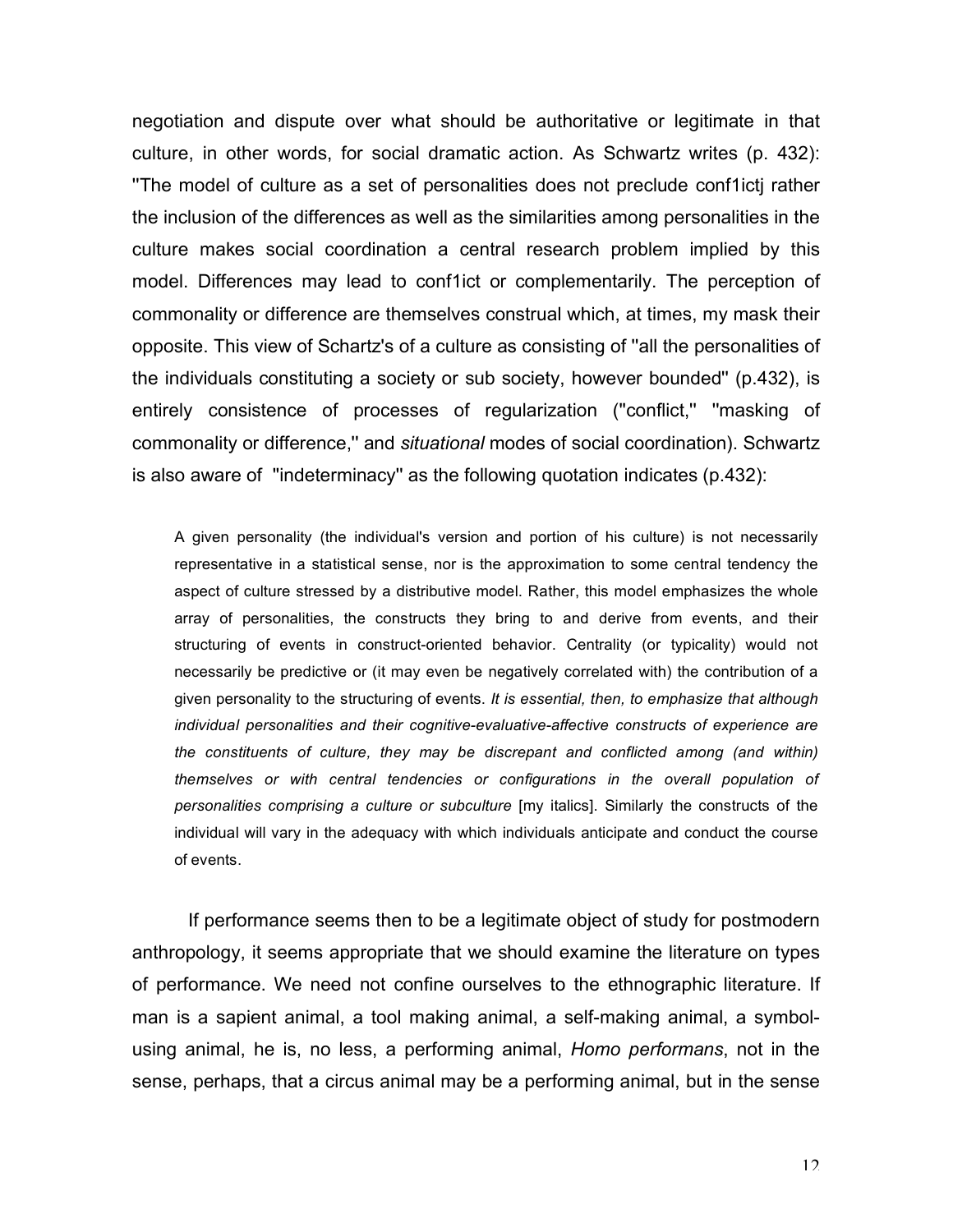that man is a self-performing animal-his performances are, in a way, *reflexive*, in performing he reveals himself to himself. This can be in two ways: the actor may come to know himself better through acting or enactment; or one set of human beings may come to know themselves better through observing and/or participating in performances generated and presented by an (other set of human beings. In the first instance, reflexivity is singular though enactment may be in a social context; in the second case, reflexivity is plural and is based on the assumption that though, for most purposes, we humans may divide ourselves between Us and Them, or Ego and Alter, We and They share substance, and Ego and Alter mirror each other pretty well-Alter alters Ego not too much but tells Ego what both are!

When we scan the rich data put forth by the social sciences and the humanities on performances, we can class them into "social" performances (inclouding social dramas) and "cultural" performances (including aesthetic or stage dramas). As I said earlier, the basic stuff of social life is performance, "the presentation of self in everyday life" (as Goffman entitled one of his books). Self is presented through the performance of roles, through performance that breaks roles, and through declaring to a given public that one has undergone a transformation of state and status, been saved or damned, elevated or released. Human beings belong to a species well endowed with means of communication, both verbal and non-verbal, and, in addition, given to dramatic modes of communication, to performance of different kinds. There are various *types* of social performance and genres of cultural performance, and each has its own style, goals, entelechy, rhetoric, developmental pattern and characteristic roles. These types and genres differ in different cultures, and in terms of the scale and complexity of the sociocultural fields in which they are generated and sustained. But let us take a look for a while at some theories of communication particularly nonverbal communication, because the genres we shall study in this essay, ritual, carnival, theatre, spectacle, film, and so on contain a high proportion of nonverbal symbols. Nonverbal communication is a topic which forces us to give heed to what ethnologists, primate sociologists, and other scientists of animal behavior have to say. I have myself always argued for the importance of biological components in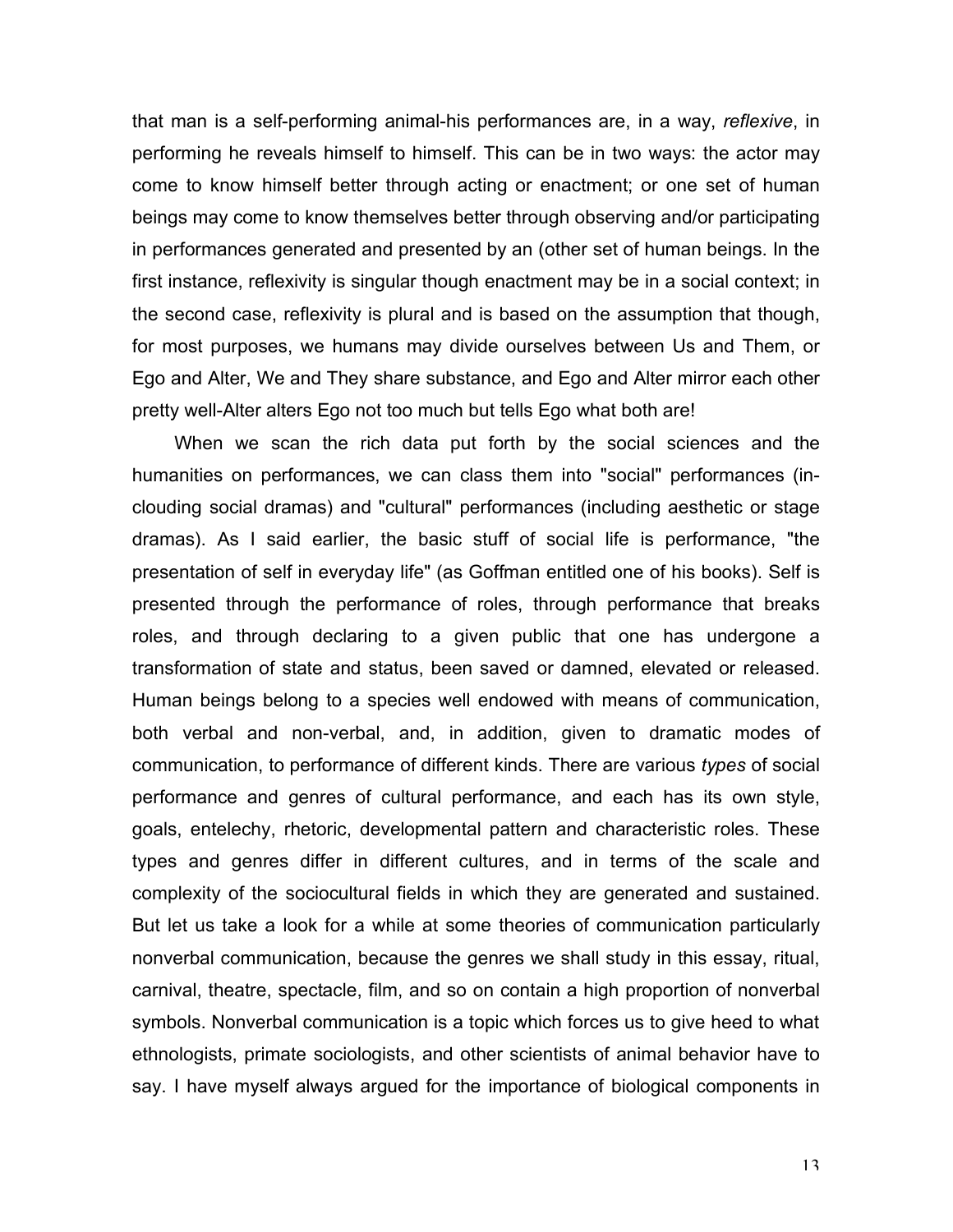symbolism, since I see the planet Terra as essentially a single developing system, based, in its vital aspect, on cellular structures which display a remarkable uniformity in different genera and species of living things. I am sure that a biologist from outer space would find the various Terran life-forms to be made of similar stuff, a planetary kinship group, from biological amoeba to high-cultural products like the works of Homer, Dante and Shakespeare, Leonardo and Beethoven. Mankind differs from most other ''kinds" in the degree of its self-consciousness, its evolving reflexivity, made possible by language and the dialectic then made mandatory between linguistic and biological modes of responding to environments of varying kinds.

In an article entitled ''Formal Analysis of Communicative Processes" (in the I Hinde volume, *op. cit*., pp. 3-35), D. M. MacKay uses the ''information-system approach" in order to understand what is going on in non-verbal communication. His detailed argument results in a simple model:



MacKay argues that ''communication" in the strict sense only occurs when the originator of a non-verbal signal A's action is goal-directed to a recipient B. One must use a more neutral expression, he argues, when there is no goaldirectedness or ''intention" (from *intender* arcum in. Latin for ''to draw a bow at," implying A's selection .of B as a ''target"). For example, we may simply say that B perceives whatever he does about A, or that information flows from A to B. He gives several examples of how to distinguish communication proper from mere perception or information flow. "Suppose," he says (p. 20), "that in the Boy Scout tent, A, poor fellow, tums out to have sweaty feet. B's internal state of readiness is likely to be very different according to whether he perceives A as an unsuspecting sufferer or as one who knows his olfactory armament and has the *aim* of stimulating B with it." Only the second case would constitute *communication*.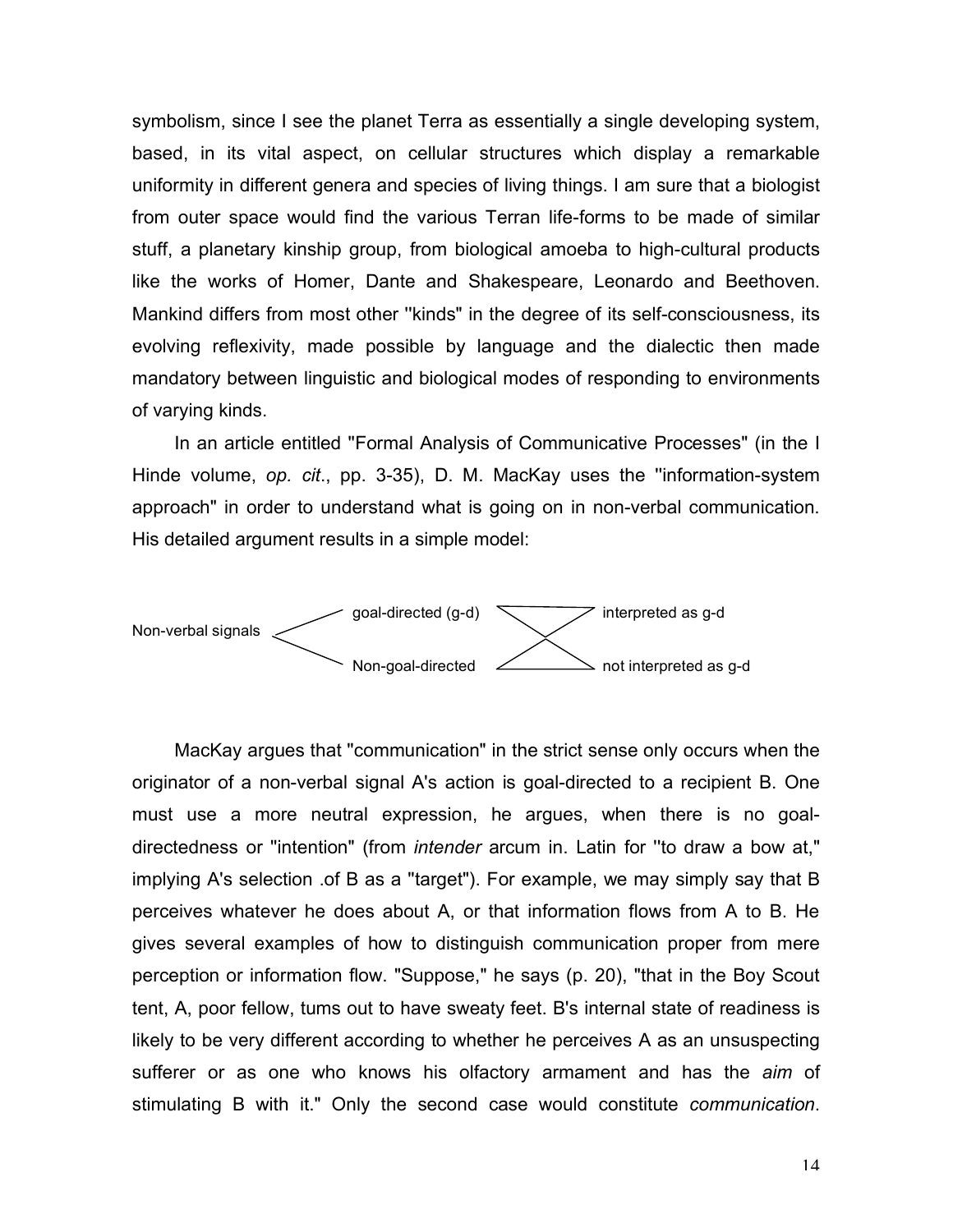MacKay distinguishes between *in such a way as* and in order to. For example, "a new-bom baby cries in such a way as to get attention. Later on, it may learn to cry *in orde*r to get attention" (p. 24). MacKay claims that his model raises a series of scientific questions for further research. In this case, the question is posed as to what are the stages by which the baby's crying "in such a way as" develops into crying ''in order to" get attention. '"What kinds of behavioral situation might be diagnostic of the presence and nature of evaluative feedback upon the action concerned? ...and so on" (p. 24).

Robert Hinde has criticized MacKay's model, though mainly from the viewpoint of an evolutionary biologist. These scientists have (p. 88) tended to focus on the distinction between behavior which appears to have become adapted in evolution for a signal function, and that which does not. But behavior adapted for a signalling function mayor may not be "'goal-directed" to that end. Indeed, some such behavior may be goal-directed in a sense, but towards broadcasting signals rather than towards affecting the behavior of a particular individual. Furthermore, behavior which is goal-directed towards affecting the behavior of others may be idiosyncratic and not adapted through processes of natural selection to that end. Nevertheless, MacKay is saying some useful things about *human* communication which may be applied to performance theory.

If we take into account the Freudian model according to which human personality consists of several differentiated, but interrelated structures (for example, id, superego, ego), involving unconscious, preconscious, and conscious levels of awareness, we may conjecture that non-verbal signals may be goaldirected by unconscious id wishes and desires of the sender and interpreted either consciously or unconsciously by the receiver in terms of some internal goal criterion of his/hers. Similarly signals may be emitted from the *superego*, or normative-prescriptive system of the sender to a receiver who may interpret them at the cognitive-perceptual or ego level-or at the unconscious level by id or *superego* structures. There may also be conflict within the personality of the receiver over the interpretation of the nonverbal signal on both levels and in and between the structures. A woman's smile might be interpreted, for example, by a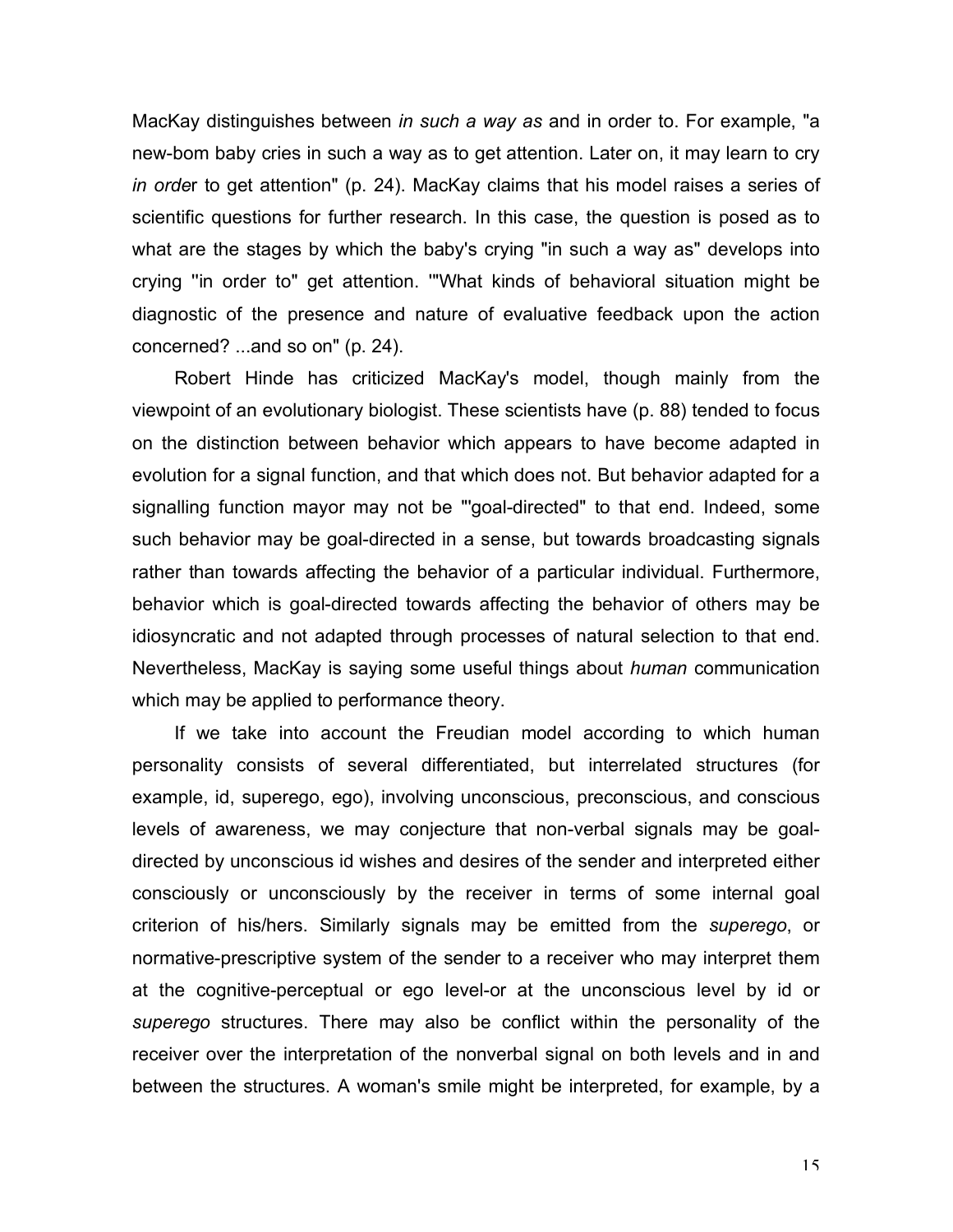male receiver as at once politeness, invitation, and temptation, with the consequent problem as to which was really intended, and if so what signal to emit in response. How nonsensical, even arch, the "communication engineering" type jargon sounds!

Social and cultural performance is infinitely more complex and subtle than the non-verbal communication of animals. Its messages are through both verbal and non-verbal media, and its verbal media are varied and capable of communicating rich and subtle ideas and images. This may be a good opportunity to discuss some of the approaches which I have found useful as conceptual underpinning for the analysis of types and genres of performance.

*ln the first* place, the Western anthropological tradition has moved well away from the study of what D. H. Lawrence called "man alive," or, better, ''man and woman alive." It shared the Western passion from Plato on, (even some aspects of Heraclitus, his backing of the Logos, for example) for explanation via models, frames, paradigms, competence, plans, blueprints, preliminary representations, hypothetical or stylized representations. In practice, this way of thinking rests on the real political power of effecting what one proposes, making one's archetypes work by the effective application of force. The Western philosophical tradition-Plato, Aristotle, Descartes, Hegel, Kant, to name but a few, and all the anthropological structuralisms, are hooked on this belief in predetermined orderings. In my view there is such a thing as ''natural" or ''social" law; communitas rests on Buber's I-Thou and ''essential We." Extreme individualism only understands a part of man. Extreme collectivism only understands man as a part. Communitas is the implicit law of wholeness arising out of relations between totalities. But communitas is intrinsically dynamic, never quite being realized. It is not being realized precisely because individuals and collectivities try to impose their cognitive schemata on one another. The process of striving towards and resistance against the fulfillment of the natural law of communitas necessitates that the unit of history and of anthropo1ogy (which takes into account the sociocultural schemata) and also the unit of their analysis is drama, not culture or archive. And certainly not structural relationship. Structure is always ancillary to, dependent on,

16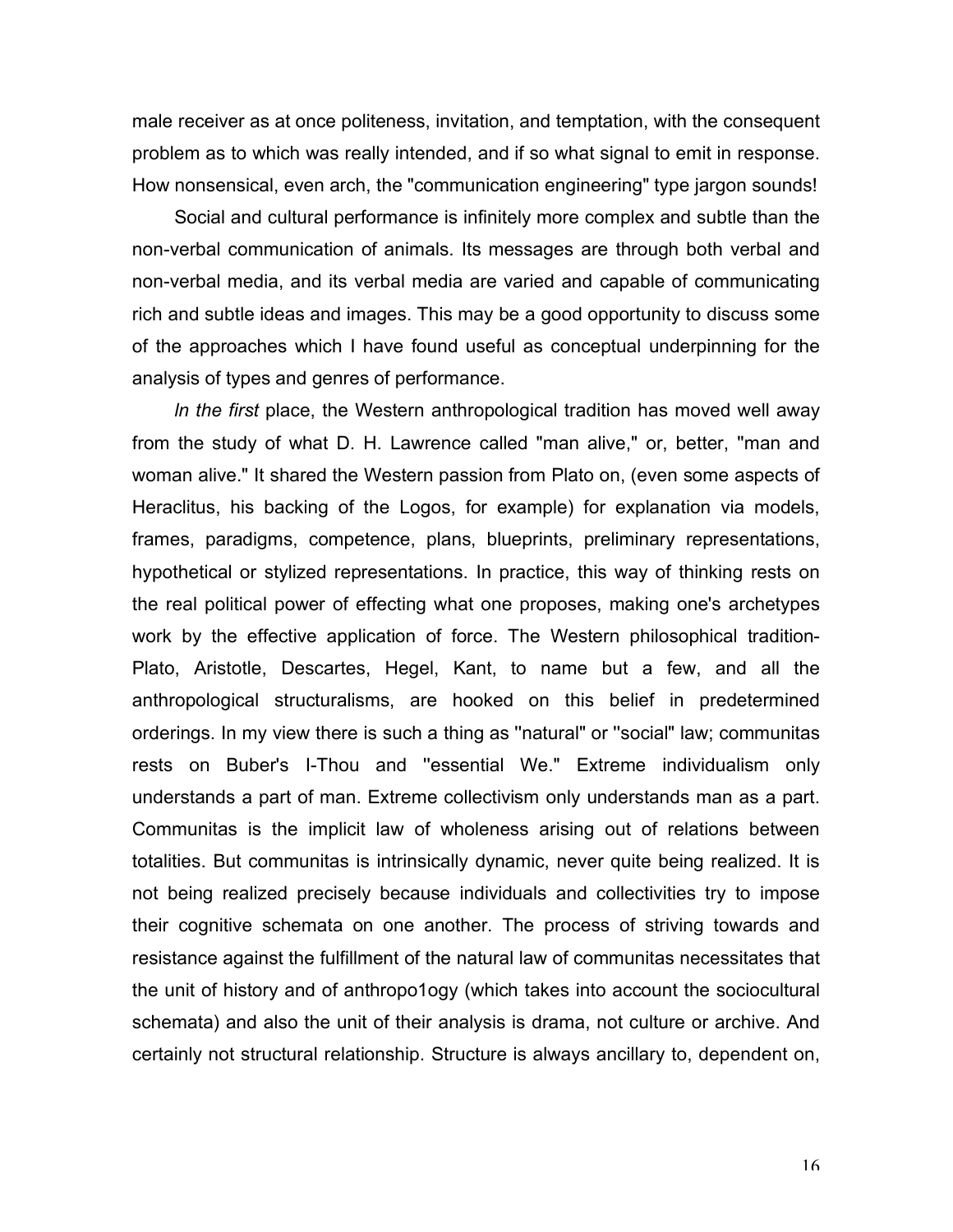secreted from process. And performances, particularly dramatic performances, are the manifestations par excellence of human social process.

In saying these things I reveal myself an adherent of that epistemological tradition which stresses what Wilhelm Dilthey calls lived experience." For Dilthey experience is a many faceted yet coherent system dependent on the interaction and interpenetration of cognition, affect, and volition. It is made up of not only our observations and reactions, but also the cumulative wisdom (not knowledge, which is cognitive in essence) of humankind, expressed not only in custom and tradition but also in great works of art. There is a living and growing body of experience, a tradition of communitas, So to speak, which embodies the response of our whole collective mind to our entire collective experience. We acquire this wisdom not by abstract solitary thought, but by participation immediately or vicariously through the performance genres in sociocultural dramas.

I will now call your attention to the distinction between such static models for thought and action as cosmologies, theologies, philosophical systems, ethical systems, and ideologies, and what Dilthey calls a *Weltanschauung*. The former are static, the latter is dynamic. And since Dilthey insists that experience is equa1ly woven from the three strands of thought, feeling, and wi1l, a *Weltanschauung* has, like a prism, a three-sided structure. Thus it consists of: (1) a *Weltbild*, that is, a body of knowledge and belief about what is cognitively taken to be the "real world"; on this (2) is raised a set of value judgments expressing the relation of the adherents to their world and the meaning (*Bedeutung*) which they find in it-Dilthey sees value as dominantly formed by affect; (3) this set in turn supports a more or less coherent system of ends, ideals, and principles of conduct, which are the point of contact between the *Weltanschauung* and praxis, the sociocultural interaction, making it a force in the development of the individual, and, through him, of society at large. This "last component represents the action of the wi1l, the connative aspect of systematized experience. The point is that for Dilthey the *Weltanschauung* is not a permanent, fixed structure of eternal ideas but itself represents at any given moment a dispensable stage in mankind's unending struggle to find a convincing solution to what Dilthey calls "the riddle of life." He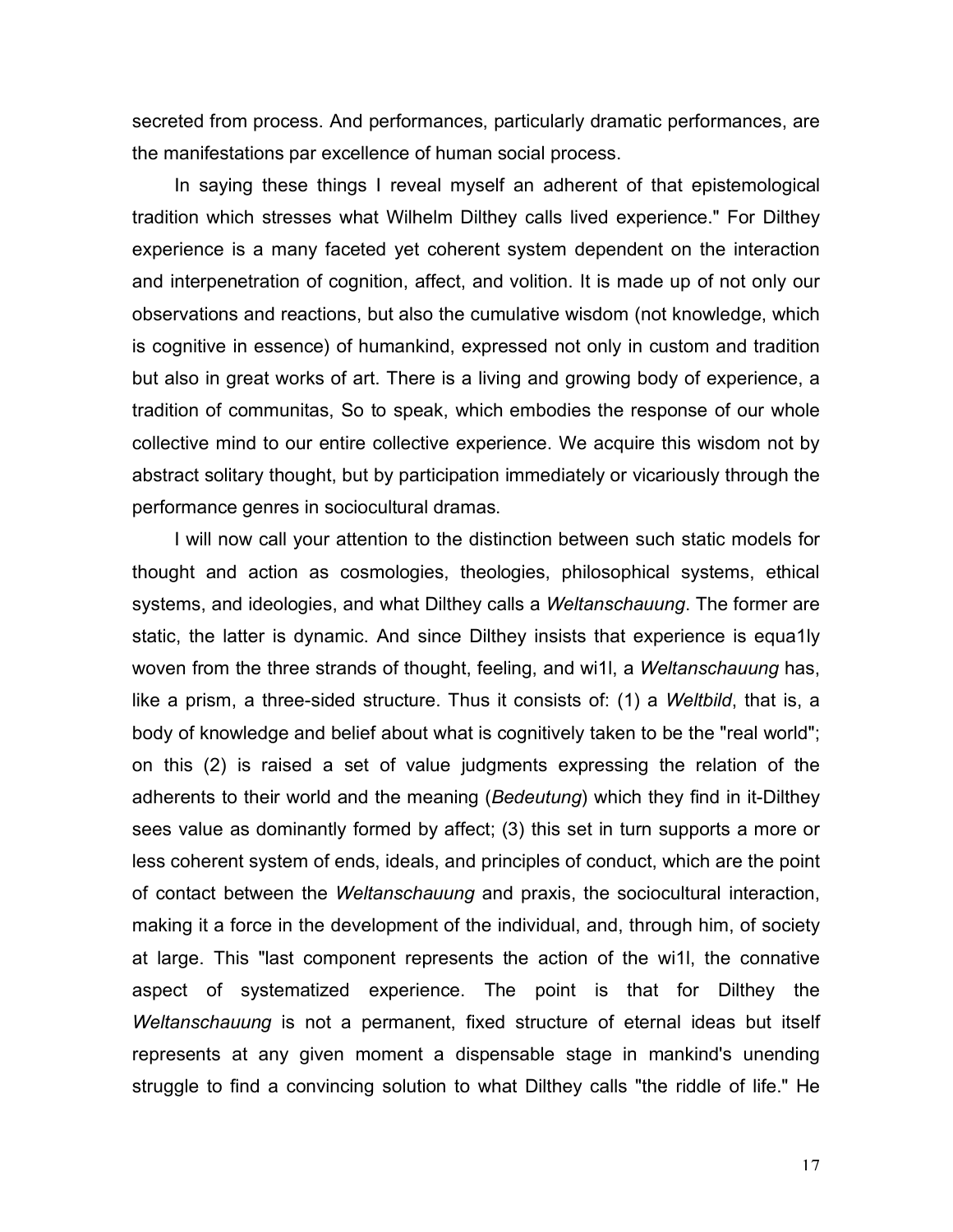seems to mean by this the mysteries and paradoxes that surround the great crises of birth, mating, and death, the seasonal round, and its perils of drought, flood, famine, and disease, the endless battles of man's rational activity against the forces and necessities of nonhuman nature, the never ending task of satisfying with limited means his unlimited appetites, the paradoxes of social control in which a person's or group's loyalty to one legitimate cause, or moral principle, automatically renders them disloyal to others equally valid-in summary, the whole mystery of humanity in the world. *Weltanschauungen*, then, are built up as much on tropes as on reasons, as much on metaphors and synecdoche's as on concepts. What is unknown is guessed at on the analogy of the known, what is unintelligible is explained on the analogy of the intelligible. But *Weltanschauungen* are continually subject to revision, their personifications and metaphors are much more mutable than cognitive constructs. Their forms differ as the collective experiences underlying them differ, in ways conditioned by climate, topography, history, technological invention, and by the genius of rare individuals. I am sufficient of a cultural Darwinist to suppose that there is a kind of competition among *Weltanschauungen*, whereby the fittest survive and are selected to receive detailed development at the hands of successive generations. Particular periods of history and particular clusters of societies and nations become dominated and characterized by a particular *Weltanschauung*.

But *Weltanschauungen*, like all else that motivates humankind, must be performed. Dilthey saw this clearly and argued that every type of *Weltanschauungen* expresses itself in at least three modes. These are what he ca1ls "religious, esthetic, and philosophical forms." An anthropologist might find this distinction to be itself the mark of a specific cultural type, "Western Civilization," for these three categories have arisen in that cultural tradition. Nevertheless, let us bear with him a while, for his discriminations proceed from one of the most creative minds in social science.

The ground of *religion*, according to Dilthey, rests on two opposite types of reflection-mankind is a ref1exive species, as I have so often insisted. The first is those regular but mostly uncontrollable processes of nature, both meteorological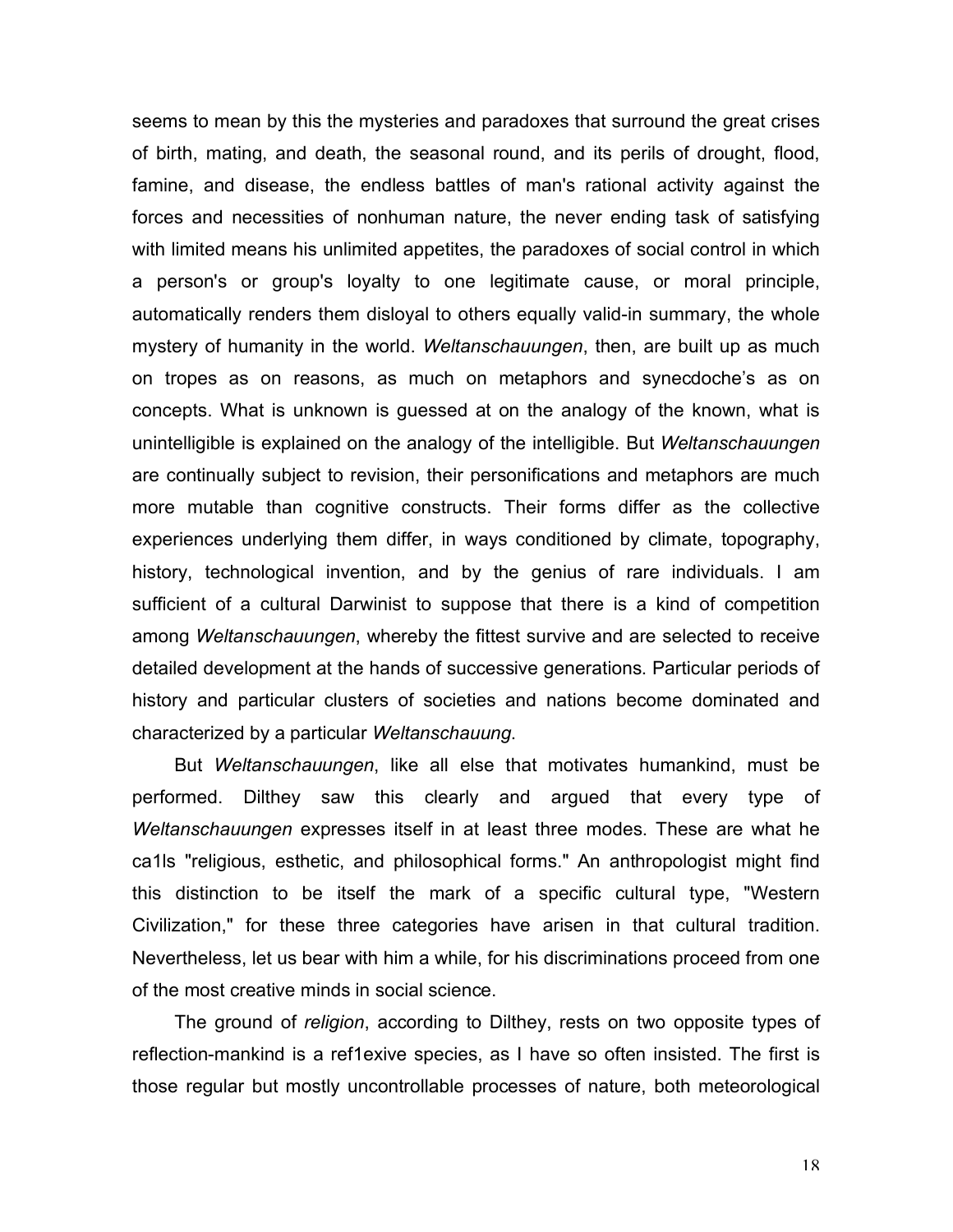and biological, with which we all have to come to terms. The second is represented by those mysterious accidents by which our lives are sometimes so powerfully affected, even when our circumstances seem to be most fortunate. Religion posits that both regular processes and unexpected accidents are due to the agency of invisible, transhuman powers or beings, and in each *Weltanschauung* the idea of such powers is gradual\y elaborated by mythological fantasy and theological speculation. Since, so Dilthey argues, a *Weltanschauung* must give meaning to practical life, the question arises how we are to order and systematize our relations with these unseen powers. In Sally Moore's terms means must be found to reduce the indeterminacy of their action and to regularize their relations with us. Therefore, says Dilthey, primitive societies generate over time a system of symbolic ideas and practices, a ritual system, which eventually gives rise to and comes under the control of a group or class of priestly regulators. Dilthey further supposes that as societies increase in scale and complexity something like the notion of an ''inner life" develops and individuals of genius, shamans, prophets, and mystics emerge who begin to develop a ref1exive system of doctrine which reinterprets traditional ritual and mythology in terms of inner experience. Today anthropologists would demur. They believe that Shamans, and other types of inspirational religious specialists, are more prominent in hunting and gathering societies, considered simpler than in societies with well developed agricultural systems, in which calendrical cults, supervised by priests, and with cognitively well developed cosmologies are dominant. However. Dilthey is correct in supposing that prophets, Shamans raised to a higher power, tend to emerge when relatively stabilized agricultural societies are seriously threatened by political and cultural change. Mystics, on the other hand, may emerge in response to the growing banality of ritualistic action in well bonded societies characterized by the absence of variety, let alone change, over many generations. Viewed from the religious standpoint, a *Weltanschauung* sees the meaning of visible social life to be determined by its relation to an unseen world from which the known experienced world has proceeded. For social peace and development it is held to be necessary that individuals and groups, through cultic observances and solitary prayer and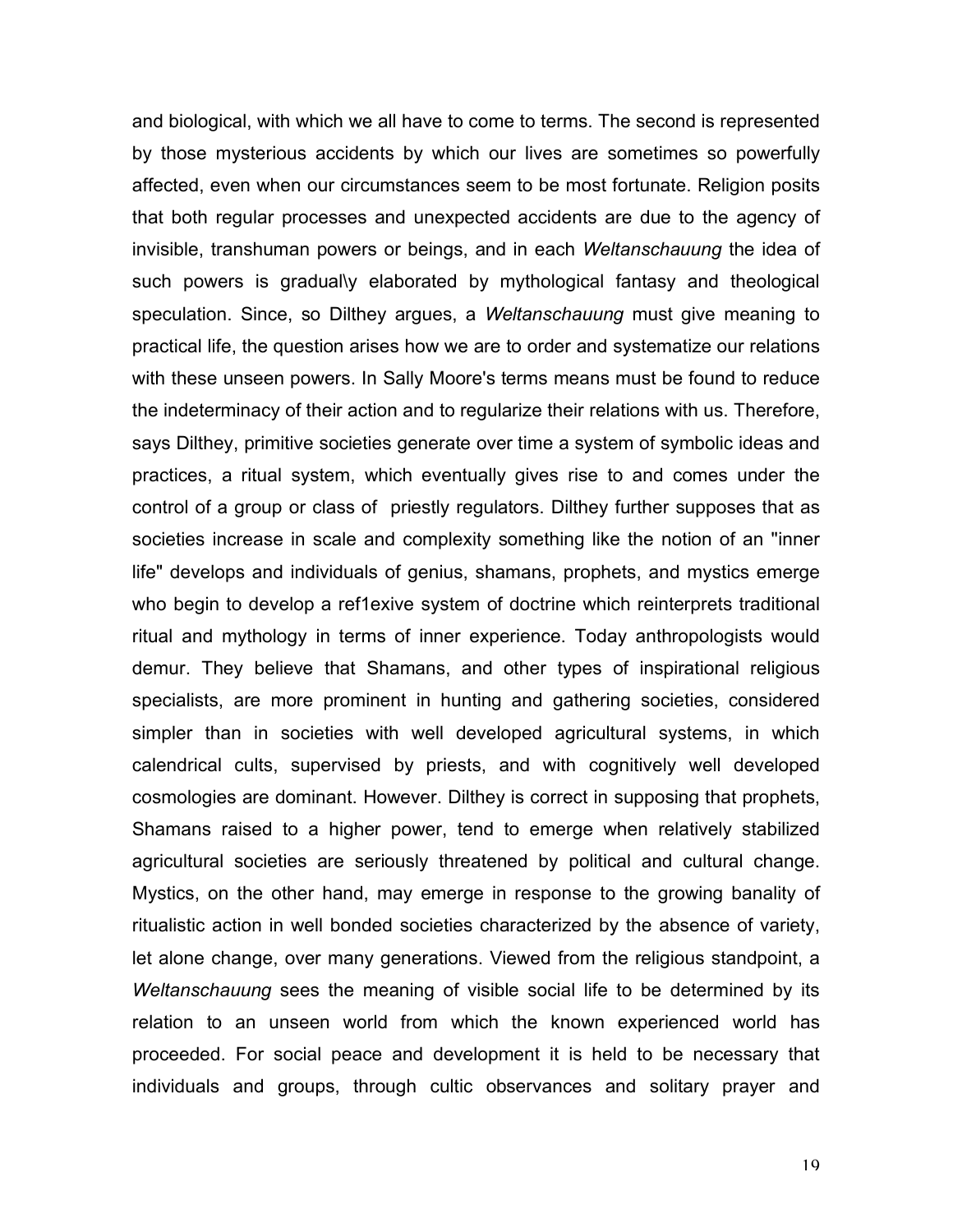meditation, should find meaning and value to be derived from messages credibly transmitted from the unseen world through various media: prophecy visions, apparitions, miracles, heroic acts of faith such as martyrdoms, divination, augury, and other extraordinary processes and phenomena. Ethical standards are believed to be promulgated by invisible powers; they are put beyond the range of human wisdom and creativity.

Dilthey considers that the aesthetic or artistic viewpoint, which can be detected in many *Weltanschauungen*, is not only different from, but also antithetical to the religious. The artist tries "to understand life in terms of itself," rather than in terms of the supernatural. The thoughts and passions and purposes of human beings, and the relationships into which they enter with one another and with the natural world provide for the artist a sufficient basis from which to derive the meaning of life. He is alert to all the senses, not merely sight, and it is in intense and complex sensory codes that he attempts to give per formative reality to that meaning. He is often a fierce opponent of theory, particularly cognitive theory. He scorns to contribute to philosophy. Yet, for an anthropologist, given to inference, a *Weltanschauung* is fairly easily inferable from aesthetic production. Aesthetics, in complex cultures, are pervaded by ref1exivity. The style and content of novels, plays, and poems reveal what Geertz has called metasocial commentary. In literature of all types writers directly or through their characters proliferate in reflexive generalizations, which nevertheless stop short of cognitively elaborated theories. The strain towards system, paradoxically, seems to be strongest in preliterate or barely literate agricultural cultures, and in the heads of sophisticated literate urbanized individuals of Western high cultures. Artists tease their readers or viewers with works which the latter treat as a type or "re-presentation" of reality, which they compare with the rest of their experience, and are compel1ed to ref1ect upon their meaning. The aesthetic form of *Weltanschauung*, one might say, cleaves closest to the experiential ground of all valid knowledge.

According to Dilthey the philosopher differs from both the man of religion, and the artist. His great aim is to elicit from experience a system of concepts and universal truths bound together by a chain of mutual logical implication. Although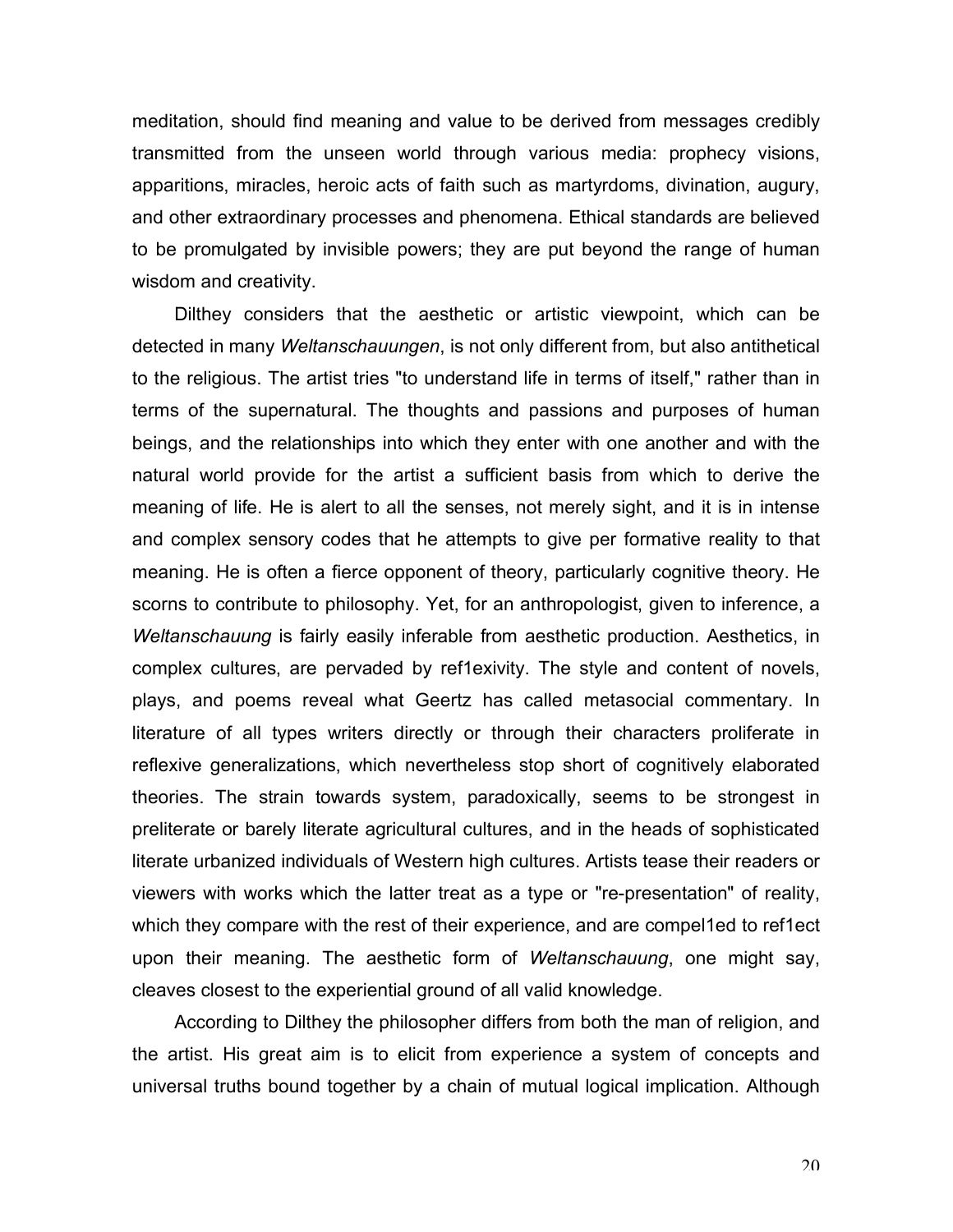most philosophers have been, as anthropologists would assert, ''culture-bound'' their goal is to know, if possible, all that is to be known, and to find for that knowledge a logical1y exact and valid foundation. To this end, particularly since Kant; they engage in endless criticism, whose goal is to reduce every experience to constituent factors and to trace every proposition to its ultimate ground, never resting till they have related all facts to an ultimate reality, all knowledge to a highest truth, and all value to a supreme good. Their ideas are derived from every possible source, including religion and art, as well as empirical science, but the intelligible whole in which these data are evaluated has a distinctive character. The world is represented as a rational system whose structure and properties can be made the object of a demonstrable science. For Dilthey, this science is "metaphysics." Religion, aesthetics, and philosophy are I what he regards as the three media of expression of every *Weltanschauung*. As an anthropologist I propose to translate these epistemological media into cultural media, that is, such institutions as ritual, carnival, theatre, literature, film, spectacle, and television.

But Dilthey, with his German passion for classification, and his scientist's drive to comparative study, proceeds to classify *Weltanschauungen* into three types. Personally, I regard this taxonomic frenzy of Dilthey's as a culture-bound denial of his own true position, as we shall see. For what he sees as separate types are often processes which have different characteristics at different times. Nevertheless, his types are useful heuristic devices, helping us to find our way into a new sociocultural "field." For Dilthey, *Weltanschauungen* may be classified into three broad types: (I) *naturalism* (2) *the idealism of freedom*; and (3) *objective idealism*. *Naturalism* sees the criterion of the good life either in *pleasure* or *power*, both regarded by Dilthey as representing the animal side of human nature. In religion this represents an assertion of the claims of the world and the flesh and proclaims a revolt against otherworldliness, even, in some instances against religion itself as the epitome of other-worldliness. In art naturalism takes the form of "realism," the picturing of people and things as it is thought they really are without idealizing, lt's use in literature must, however, be distinguished from philosophical Realism, which is, of course, the doctrine that universals or abstract terms are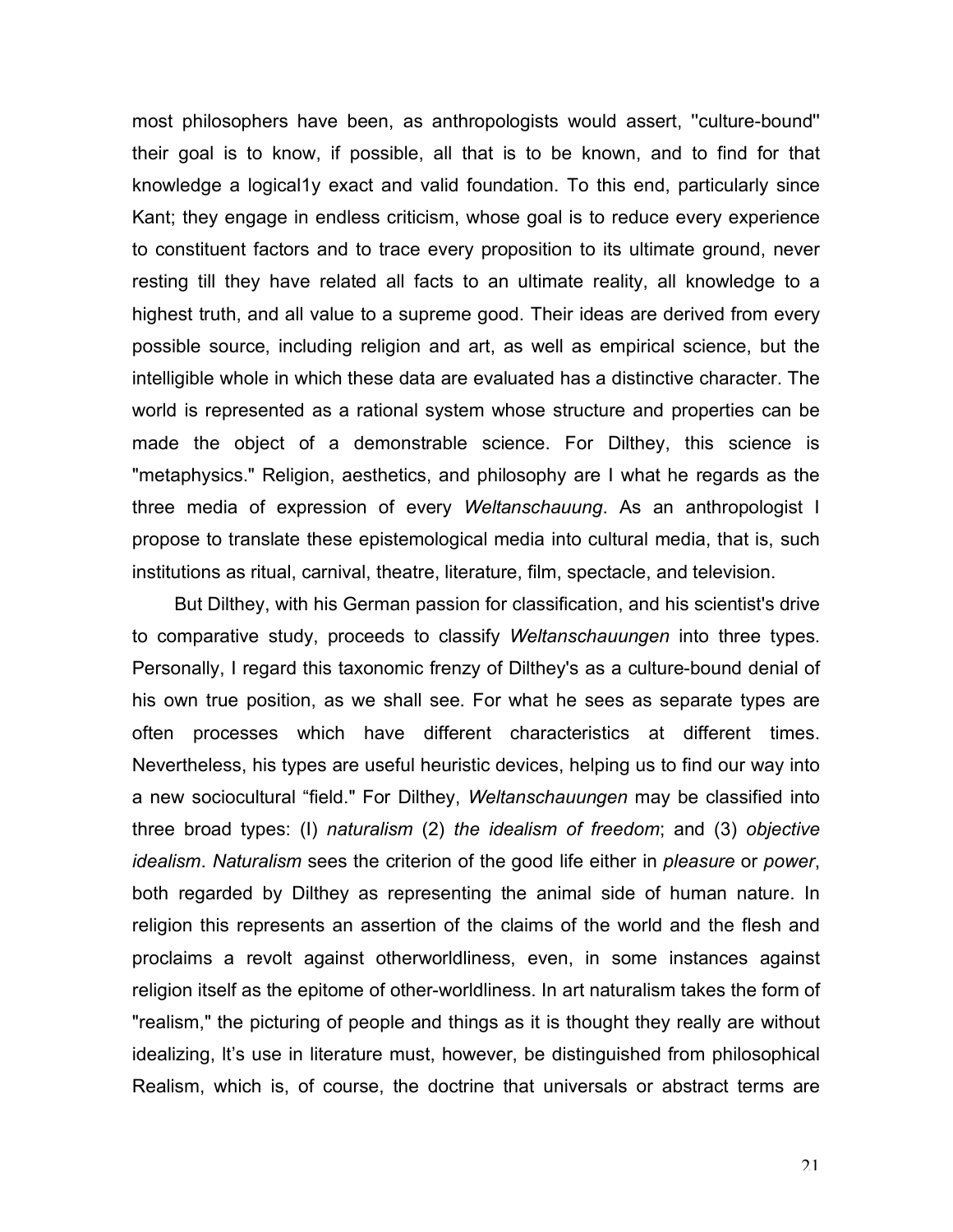objectively actual (here the opposed term would be Nominalism which asserts that universals and abstract terms are mere necessities of thought or conveniences of language and therefore exist as names only and have no general realities corresponding to them). For Dilthey, though, realism in art tends to manifest the dark forces of passion, thereby exposing higher ideals and principles as illusory or even hypocritical. At the philosophical level Dilthey regards Naturalism as a view of the world as a mechanical system composed of elements all of which are clear and distinct, that is, mathematically determinable. The natural world, known and experienced scientifically, is all that exists-there is no supernatural or spiritual creation, contro1 or significance. This view, says Dilthey may be helm as a doctrine of the nature of reality-in which case it is better termed materialism-which explains thought, will, and feeling only in terms of matter, that is, whatever occupies space and is perceptible of the senses in some way either directly or by means of instruments. It may also be held, more cautiously, as a methodological principle-as in the case of Positivism, established by Auguste Comte, all still deeply influential in the thinking of the social sciences. Here philosophical thought is held to be based solely on observable, scientific facts and their relations to one another speculation about or search for ultimate origins is firmly rejected. *Naturalism*, in Dilthey's sense, is associated with *sensationalism* in philosophy, the belief that all knowledge is acquired through the senses the ability of the brain and nerves to receive and react to stimuli. In *ethics* Naturalism is either *hedonistic*-that is, it conceives that pleasured variously regarded in terms of the happiness of the individual or of society, is the: principal good and proper aim of action or preaches *liberation* through enlightenment and the destruction of illusion-false perceptions, conceptions, or interpretations, particularly unscientific notions and prescientific prejudices persisting through tradition. In his *Introduction to Weltanschauungslehre* (translated as *Dilthey's Philosophy of Existence* by William Kluback and Martin Weinbaum, from Vol. VIII of his *Gesammelte Schriften*, pp. 75-1I8, Leipzig and Berlin, I9I4-36, New York: Bookman, I957) Dilthey mentions Democritus, Protagoras, Epicurus, Lucretius, Aristippus, Hulme, Feuerbach, Buechner, Moleschott and Comte as representatives of this philosophy.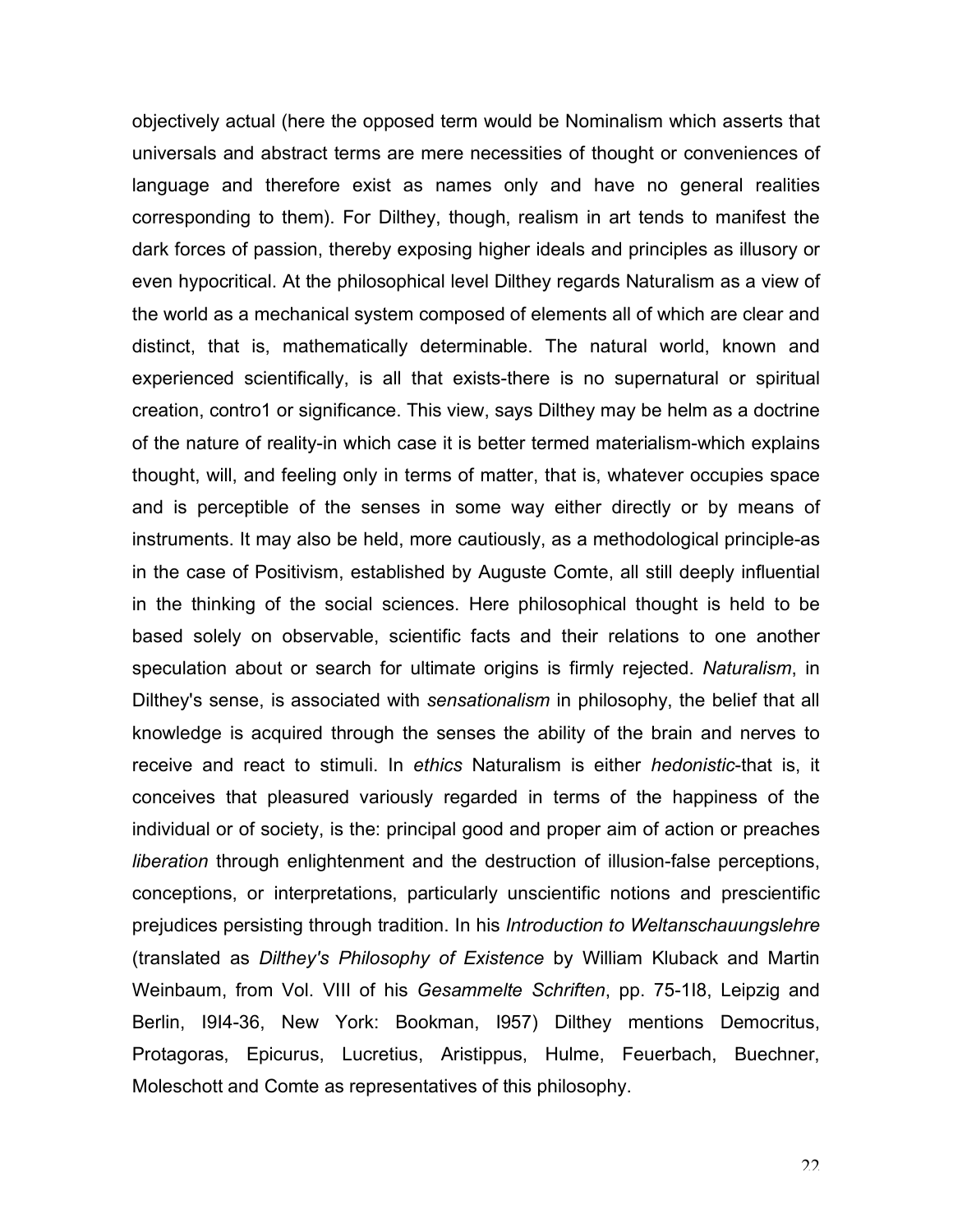(2) The second type of *Weltanschauung, the idealism* of freedom is based, Dilthey tells us, on our inner experience of free will, and was "the creative conception of the mind of the philosophers of Athens" (*loc. cit*., 61). This interprets the world in terms of *personality* its exponents "are pervaded to the tips of their fingers by the consciousness of totally disagreeing with naturalism" (p. 62). Their basic premise is that there exists in man a moral will which we can know to be free from physical causation; this will is bound, not physically but morally, and therefore freely, to other wills in a society of moral persons. For many of these idealists of freedom the relations between these persons is held to depend upon an absolute free, personal agent, in other words, Deity, God. In religion this *Weltanschauung* appears as Theism, in particular Christian Theism where the fundamental premise of Naturalism, that *ex nihilo nihil fit*, "nothing is made from nothing," that is, *something*, for example, is eternal is contradicted by the doctrine of creation *ex nihilo*, ''out of nothing." In art, and this is what has pertinence for our later study of modem drama from an anthropological perspective, the idealism of freedom emerges as the conception of the world as a ''theatre of heroic action," for example, in the works of Corneille and Schiller. Corneille, for example, liked to set up historically true but surprising situations that forced a number of characters into action and in which the individual, through his heroic and magnanimous decisions, his heinous crimes, or his renunciations, proves his powers of transcendency. Corneille favored what is called "the ethics of glory," by which the hero convinces himself and seeks to convince others of his self-possession and superiority of spirit. Freedom of the will appears in the elucidation of the hero's inner conflicts as well as great feats whereby he tries to reconcile his will and his passions in order to achieve his goal. Some heroes rationalize their motives while acting in bad faith-a source of irony. For Schiller the artist's role is to show the moral growth of the individual pitted against the necessities of reality. The idealism of freedom or personality, in Dilthey's view, developed in philosophy from the conception of reason as a formative power in Anaxagoras, Plato, and Aristotle, to the medieval conception of a world governed by the personal providence of God, and thence in Kant and Fichte to the idea of a supersensible world of values, which are real only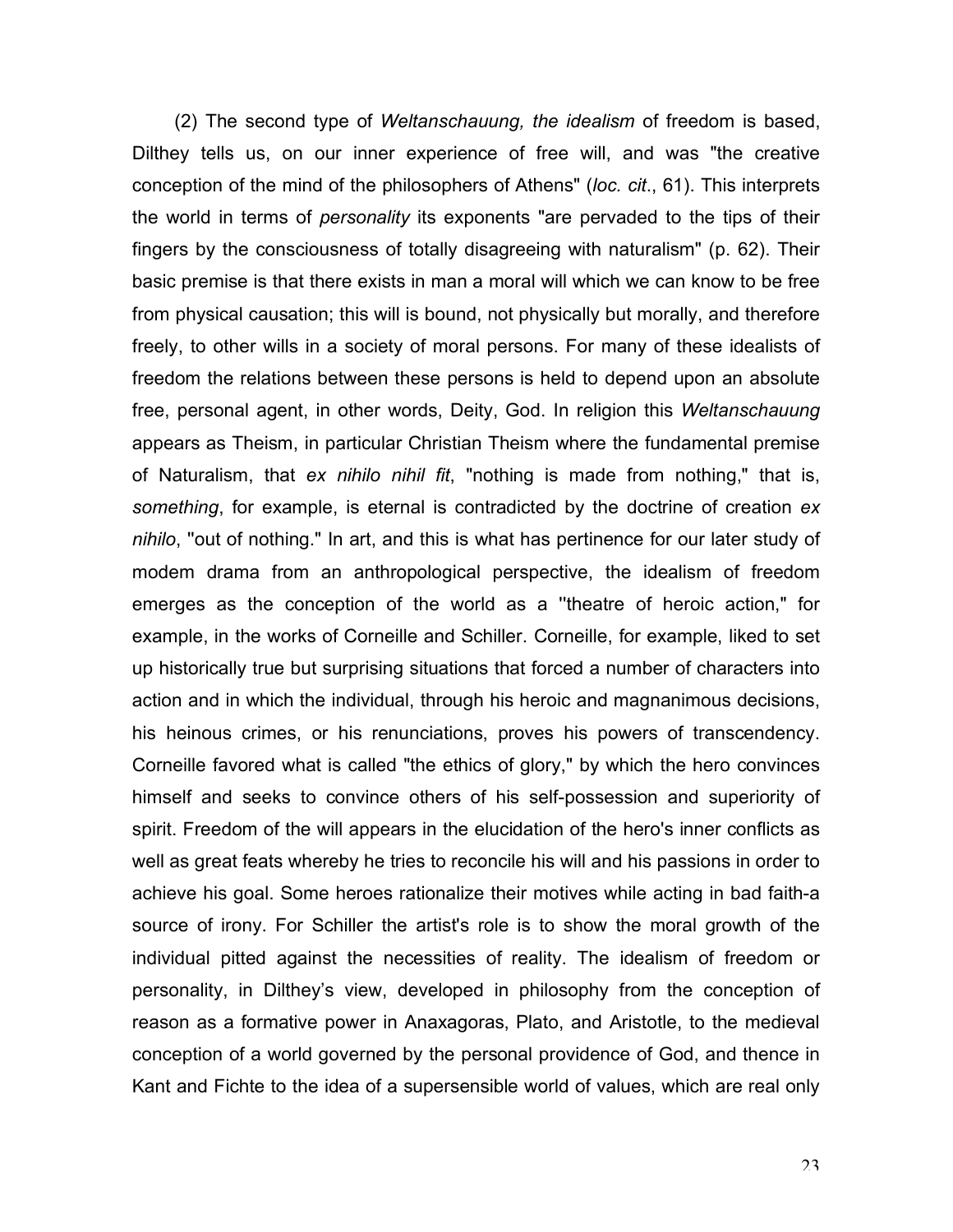in and for the infinite will which posits them. Dilthey finds among its modem representatives Bergson, the Neo-Kantians, and the pragmatists.

(3) *Objective idealism*: this third type is based, says Dilthey, on a contemplative and affective attitude to experience. We read our own feelings and mental activities into the external world, regarding it as a living whole which continually realizes and enjoys itself in the harmony of its parts; we find the divine life of the whole immanent in every part, and rejoice to find ourselves in sympathy with this life. This *Weltanschauung*, he goes on, emerges in the pantheism of Indian and Chinese religion; in art its most notable exponent is Goethe. The epistemology of this third type of philosophy lays emphasis on "intellectual intuition"-the intuitive grasp of the wholeness of things. Dilthey finds examples of in Stoicism, in Averroes, Bruno, Spinoza, Leibnitz, Shaftesbury, Schelling, Hegel and Schleiermacher.

Dilthey argues in *Die Drei Grundformen der Systeme in der ersten Halfes 19 Jahrhundert* (G.S., IV, 528-5), that the history of recent philosophy can be described and elucidated in terms of a conf1ict between the three types. Since *Weltanschauungen* are more than merely cognitive structures, but are ways of looking at the world and life in which cognitive, affective, and volitional elements are bound up together and are alike primary, they are seldom found in their pure form, often hybridize, and must be seized as lived experience.

But I don't want to become involved in Dilthey's philosophical speculations, only to give you a notion of how his general approach to cultural dynamics provides some reinforcement for my views on the anthropology of performance. As I insisted earlier the truly "spontaneous" unit of human social performance is not a roleplaying sequence in an institutionalized or "corporate group" context, it is the social drama which results precisely from the suspension of normative role-playing, and in its passionate activity abolishes the usual distinction between flow and reflection, since in the *social drama* lt becomes a matter of urgency to become reflexive about the cause and motive of action damaging to the social fabric. lt is in the social drama that *Weltanschauungen* become visible, if only fragmentarily, as factors giving meaning to deeds that may seem at first sight meaningless. The per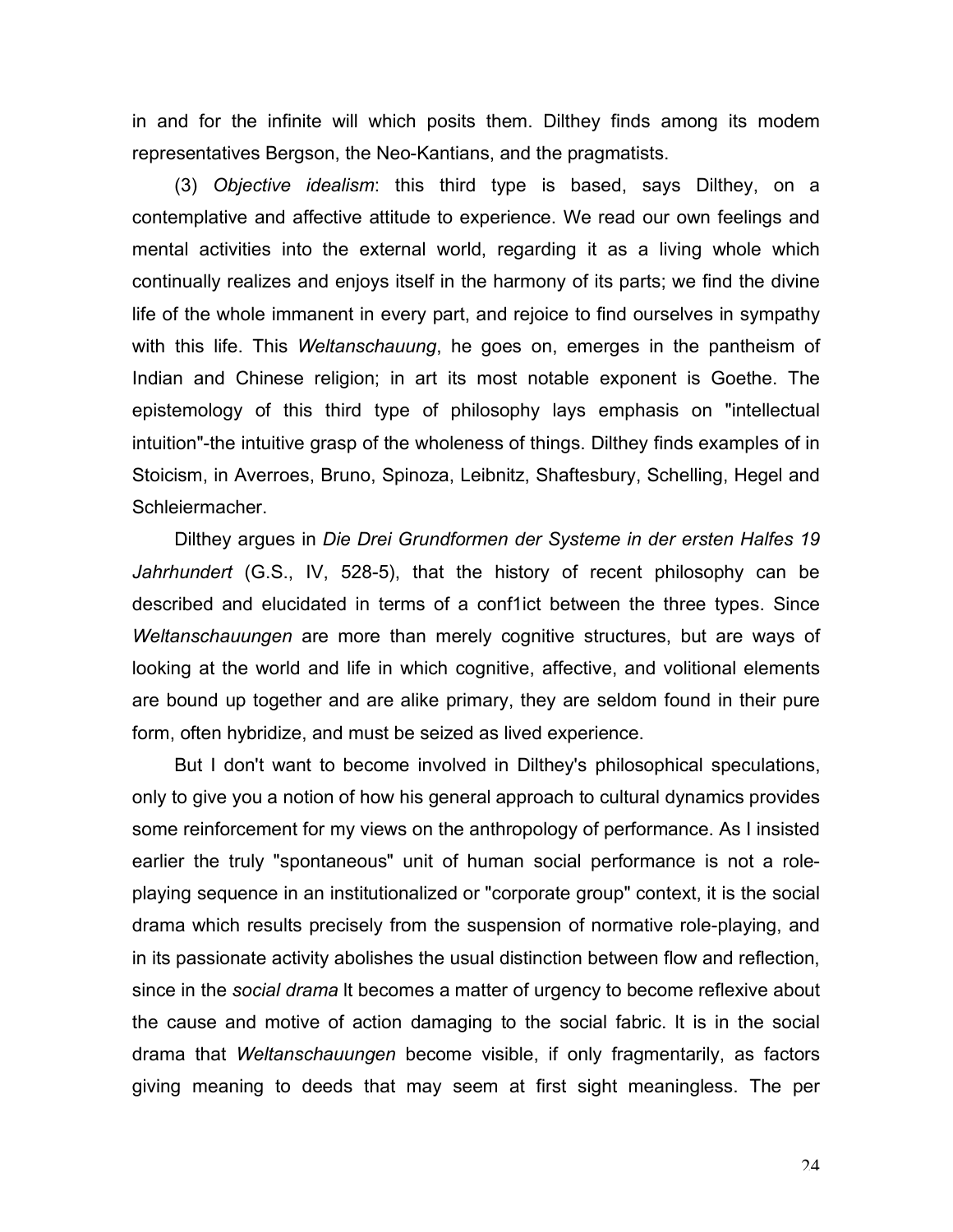formative genres are, as it were, secreted from the social drama and in turn surround it and feed their performed meanings back into it.

The social drama is an eruption from the level surface of ongoing social life, with its interactions, transactions, reciprocities, its customs for making regular, orderly sequences of behavior. It is propel1ed by passions, compel1ed by volitions, overmastering at times any rational considerations. Yet reason plays a major role in the settlement of disputes which take the sociodramatic form. Particularly during the redressive phase-though here again nonrational factors may come into play if rituals are performed (performance here being in terms of regularizing process) to redress the disputes.

In other words, there is a structural relationship between cognitive, affective, and conative components of what Dilthey cal1cd lived experience. This is clearIy shown in the characteristic sequential structure of the social drama. Although al1 these psychological processes coexist during every phase of a social drama, each phase is dominated by one or the other. In detailed analysis it would be possible to demonstrate how the verbal and non-verbal symbolic codes and styles employed by the actors correspond to some extent with the primacy of a particular psychological tendency. For example, in the first phase-*breach*-affect is primary, though an element of cognitive calculation is usually present, and the transgressor's will to assert power or identity usually incites the will to resist his action among representatives of the normative standard which he has infringed. The state of *crisis* involves all three propensities equally, as sides are taken and power resources calculated. Quite often, however, when a social field is divided into two camps or factions, one will proceed under the ostensible banner of rationality, while the other will manifest in its words and deeds the more romantic qualities of willing and feeling. One thinks immediately of the American Civil War, the American and French Revolutions, the Jacobite rebellions of 1715 and 1745, and the Mexican Insurgencia of 1810. All these are on the scale of macro politics, but my studies of micro political situations directly among the Ndembu and indirectly from anthropological literature indicate that a similar dichotomy exists on the small-scale order. As mentioned, a cognitive emphasis tinges social attempts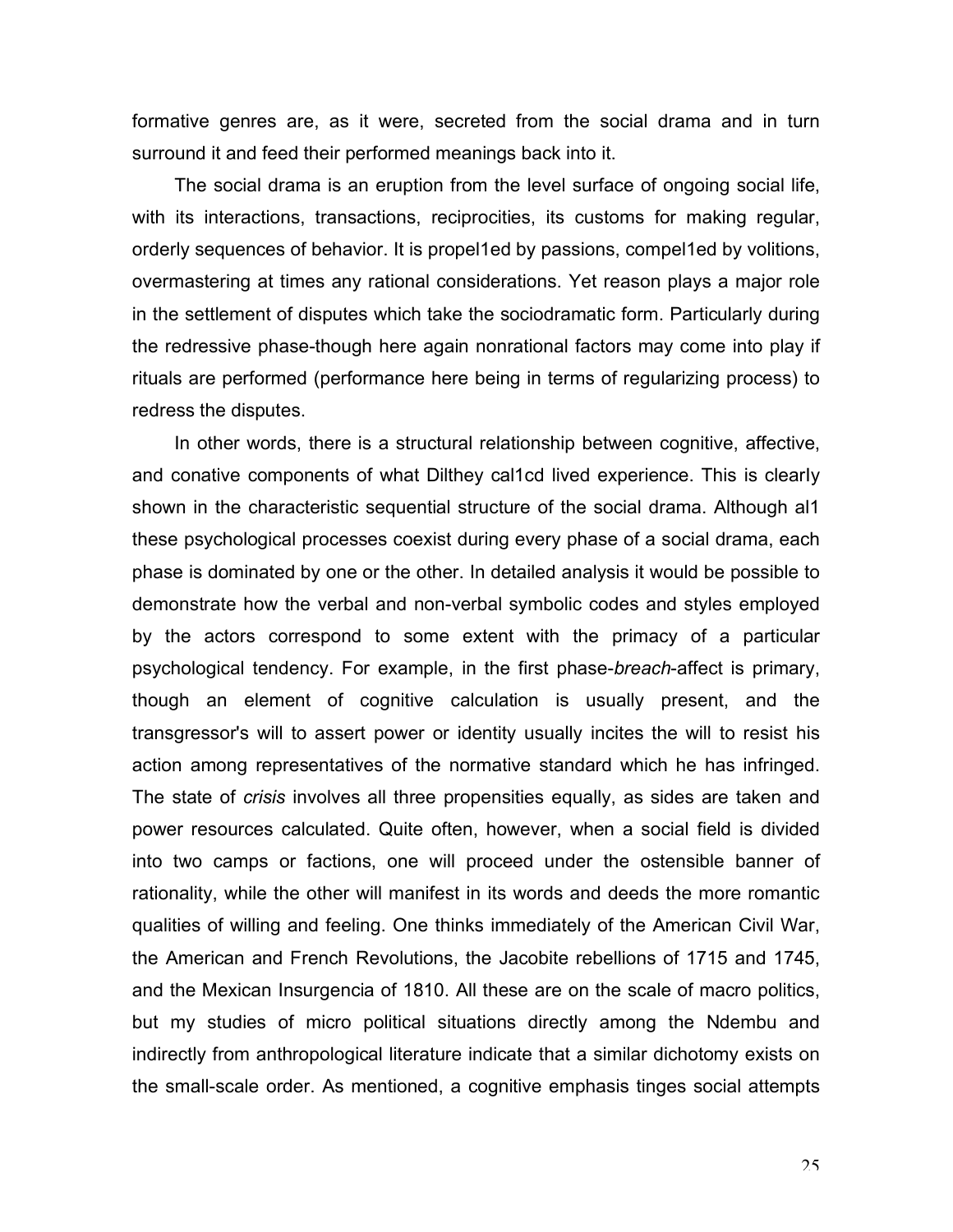to remedy disorder, though first will must be applied to terminate the oftendangerous contestation in *crisis*. Cognition reigns primarily in judicial and legal redressive action. Where such action fails, however, to command sufficient assent, will and emotion reassert themselves. This reassertion may proceed in opposite directions. On the one hand, there may be reversion to crisis, all the more embittered by the failure of restitutive action. On the other hand, there may be an attempt to transcend an order based on rational principles by appealing to that order which rests on a tradition of coexistence among the predecessors of the current community, whether these are conceived as biological ancestors or bearers of the same communal values. This kind of ordering is better regarded as the crystallization of joint experience, handed down in striking. or potent cultural forms and symbols and bears rather the character of orexis (feeling and willing) than rational planning. Thus when legal redress fails, groups may turn to activities which can be described as "ritualized," whether these "rituals" are expressly connected with religious beliefs or not. Anti-religious states and societies have their redressive ceremonies, sometimes involving public confession by those held responsible for breaching the norms or transgressing the values of societal tradition. Legal action itself, of course, is heavily ritualized. But in these more fully ritualized: procedures what is being introduced into situations of crisis is the non-rational, metaphorically.organic" order of society itself, felt rather than conceived as the axiomatic source of human bonding. It is the "social will." The potency of ritual symbols is well recognized by the antagonists in the phase of crisis. In *Dramas*, *Fields, and Metaphors* I show how, in the Mexican *Insurgencia*, Hidalgo seized the banner of Our Lady of Guadalupe to rally the peasants, while Viceroy Venegas of Spain endowed Our Lady of Remedios with a field Marshall's baton to strengthen the loyalty of the people of Mexico City.

In the final stage, the *restoration of peace*, which entails either a reestablishment of viable relations between the contending parties or a public recognition of irreparable schism, cognitive criteria tend to come uppermost again, if only in the sense of a rational acceptance of the reality of change. Every social drama alters , in however miniscule a fashion, the structure (by which term I do not

26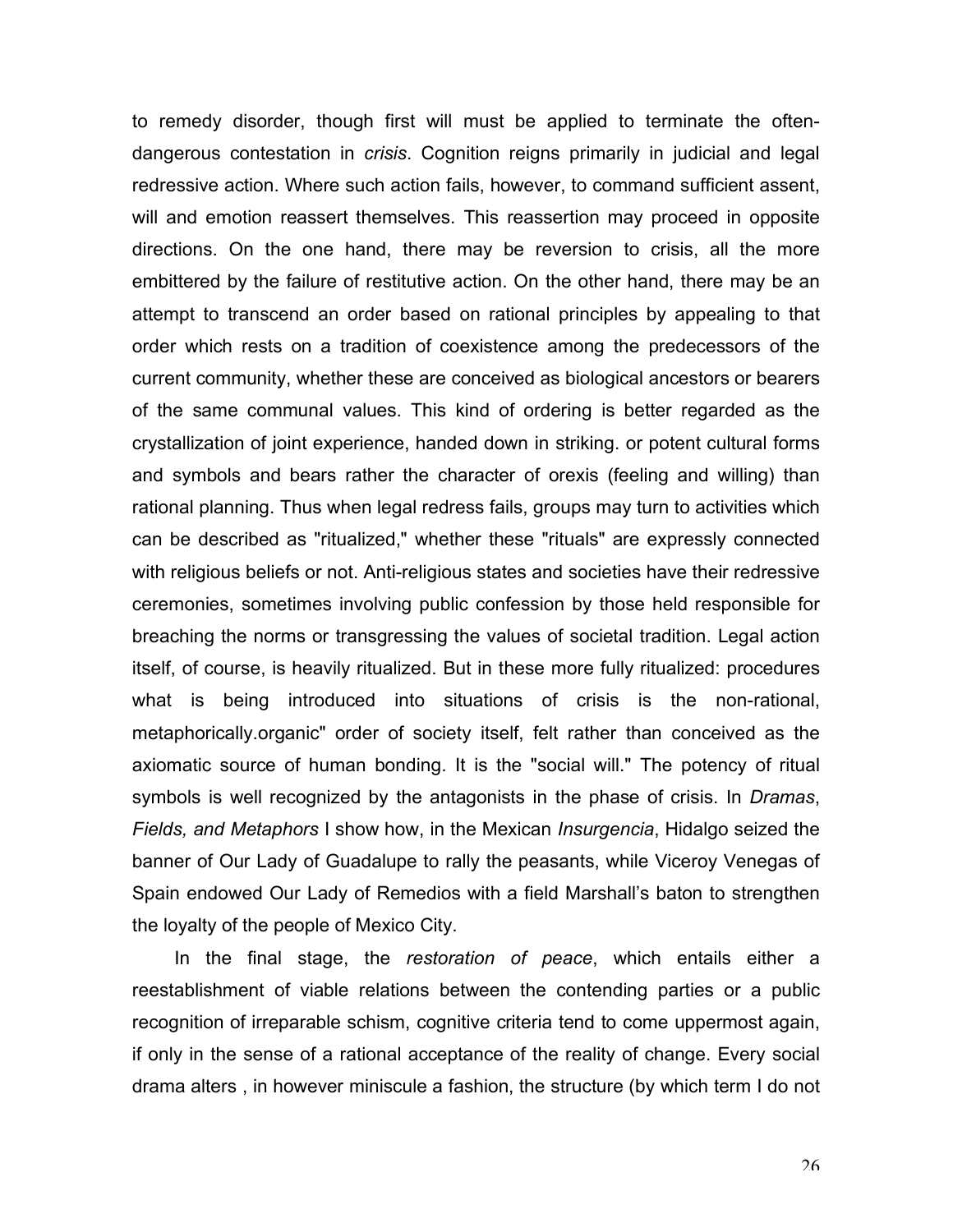mean a permanent ordering of social relations but merely a temporary mutual, accommodation of interests) of the relevant social field. For example, oppositions may have become alliances, and vice versa. High status may have become low status and the reverse. New power may have been channelled Into new authority and old authority lost its legitimacy. Closeness may have become distance and vice versa. Formerly integral parts may have segmented, formerly independent parts may have fused. Some parts may no longer belong to the field after a drama's termination, and others may have entered it. Some institutionalized relationships may have become informal; some social regularities become irregularities or intermittences. New norms and rules may have been generated or devised during the attempts to redress conflict; old norms may have fallen into disrepute. Bases of political support may have altered. The distribution of the factors of legitimacy may have changed, as have the techniques (influence, persuasion, power, and so on) for gaining compliance with decisions. These considerations, and many more, have to be rationally evaluated by the actors in a social drama, in order that they may take up the threads of ordinary, regular, custom and norm-bound social life once more.

From the standpoint of relatively well-regulated, more or less accurately operational, methodical, orderly social life, social dramas have a "Iiminal" or "threshold" character. The latter term is derived from a Germanic base which means "thrash" "thresh," place where grain is beaten out from its husk, where what has been hidden is thus manifested. That is why in my first study of social dramas in Ndembu society, *Schism and Continuity*, I described the social drama (p. 93) as "a limited area of transparency on the otherwise opaque surface of regular, uneventful social life. In the social drama latent conflicts become manifest, and kinship ties, whose significance is not obvious in genealogies, emerge into key importance. Through the social drama we are enabled to observe the crucial principles of the social structure in their operation, and their relative dominance at successive points in time." Manifestation, to revert to the "thrashing" metaphor, is the "grain" and "husk" of social life, the values and anti-values, the relationships of amity and enmity, which are revealed in the often passionate action of the social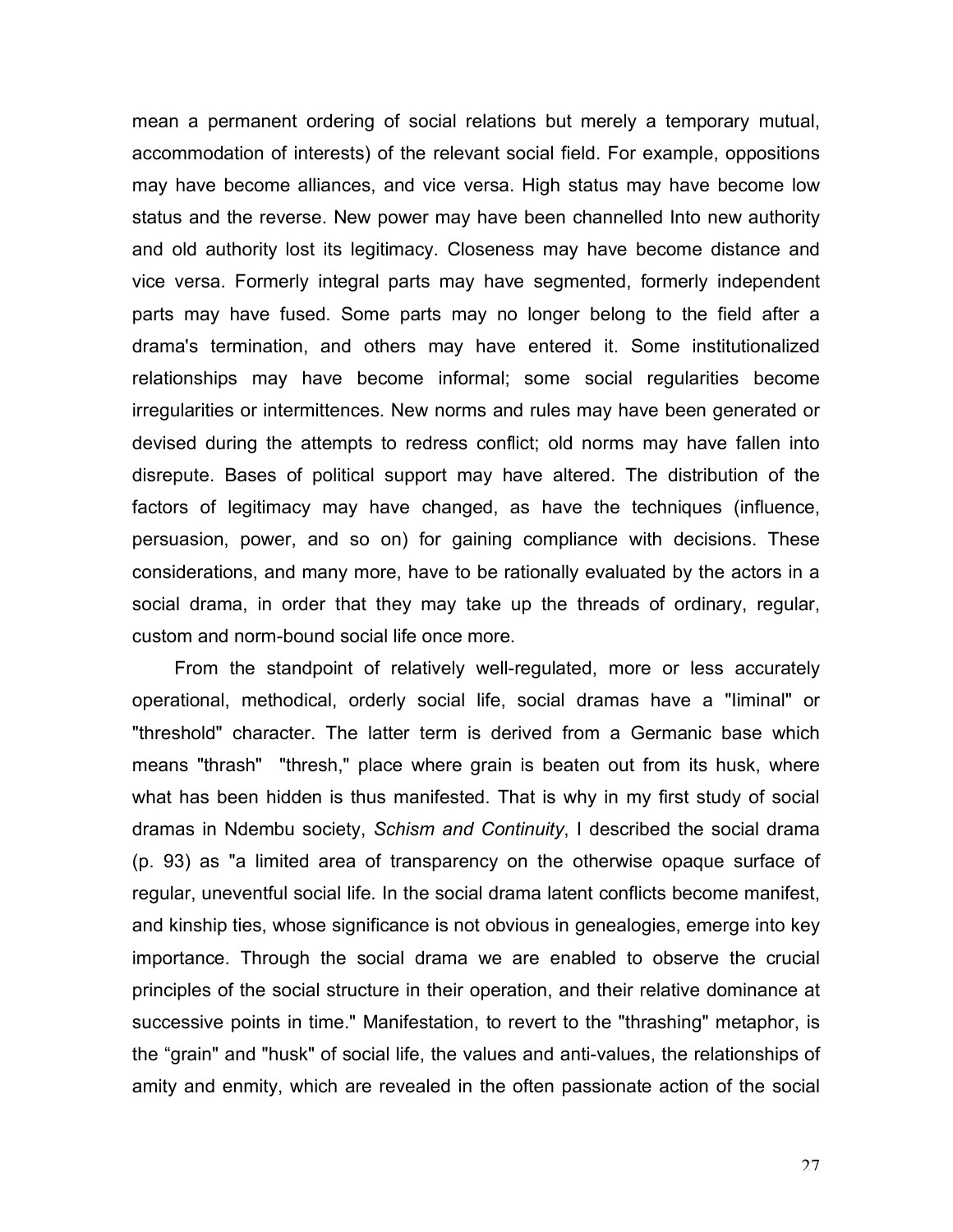drama, and thus becomes part of a community's reflexive store, its knowledge of itself, stored in the bins of lega1 precedent, common knowledge, and even ritua1 symbolism-if the drama is redressed by ritual means.

Let me make the simple point again that I regard the "social drama" as the empirical unit of social process from which has been derived, and is constantly being derived, the various genres of cultural performance. One phase of the social drama in particular deserves attention as a generative source of cultural performances. This is the *redressive phase*, which, as we have seen, inevitably involves a scanning of and reflection upon the previous events leading up to the crisis that has now to be dealt with. I have mentioned legal and judicial processes as having an important place here, and that these are often highly formalized and ritualized. As Sally Moore and Barbara Myerhoff put it in the book they edited, *Secular Ritual* (1977:3): "collective ritual can be seen as an especially dramatic attempt to bring some particular part of life firmly and definitely into orderly control. It belongs to the structuring side of the cultural historical process." Since law is concerned with orderly control, legal and religious ritual have much in common. One difference is that in law cognitive processes assume priority, in religion orectic processes prevail, though both have similar procedures involving repetition, conscious "acting" stylization (as Moore and Myerhoff put it: "actions or symbols used are extra-ordinary .themselves, or ordinary ones are used in an unusual way, a way that calls attention to them and sets them apart from other mundane uses" 1977:7), order ("collective rituals are by definition an organized event, both of persons and cultural elements, having a beginning and an end, thus bound to have some order. It may contain within it moments of. or elements of chaos and spontaneity, but these are in prescribed times and places," p. 7), evocative presentation style of "staging" ("collective rituals are intended to produce at least an attentive state of mind, and often an even greater commitment of some kind." p. 7). and have a social "message" and "meaning."

These formal characteristics of collective ceremony or "ritual" are clearly transferrable to other genres, and are shared with, for example, theatre and games. Law and religious ritual, seen as a pair. however, can be distinguished

28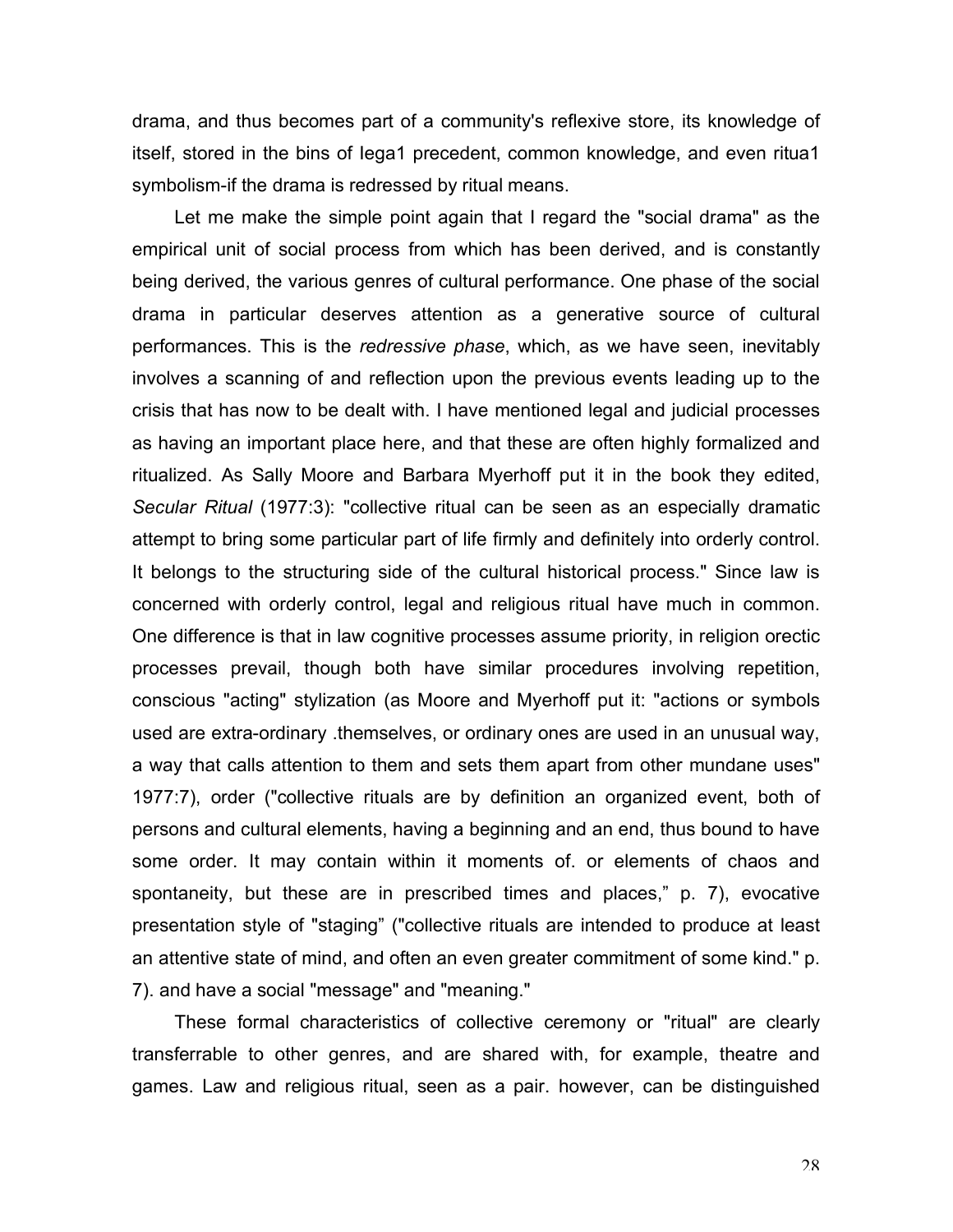from other kinds of per formative genres. Myerhoff argues, in "the area of meaning and effect." She sees collective ceremony (law-ritual) as a container a vehicle that holds something. It gives form to that which it contains-for ritual is in part a form, and a form which gives meaning (by "framing") to its contents. The work of ritual (and ritual does "work,' as many tribal and post-tribal etymologies indicate) is partly attributable to its morphological characteristics. Its medium is part of its message. It can "contain" almost anything, for any aspect of social life, any aspect of behavior or ideology, may lend itself to reutilization, as the late Professor S.F. Nadel argued in *Nupe Religion* in 1954 (p. 99). And as Myerhoff points out, once an event or person or thing has been put into the ritual form and mode recognized by a given culture it has "a tradition-like effect" whether "performed for the first or thousandth time" (Moore and Myerhoff. 1977:8). Her chapter in *Secular Ritual* describes "such a once-and-only event. a graduation ceremony in an urban social center for the aged. The graduation combines many elements from the several cultural backgrounds of the members to make a unique composite ("bricolage")…

Though performed only once it is supposed to carry the same unreflective conviction as any traditional repetitive ritual, to symbolize for the participants all that that they share in common, and to insist to them that it all fits together by put-, ting it together as one performance" (pp. 8-9). Here I would take mild issue with Myerhoff's term "unreflective"-l would see such a ritual, which the context of her recent book shows to have been itself a phase in a communal social drama, as involving *reflection* on the past myths and history of the group's culture (Judaism and Yiddishkeit). The "tradition-like" ceremony was, in terms of her own analysis, "an effort to have that past make sense in the situation rf. their peculiar collective present" (Myerhoff, 1977:9).

Both religious ritual and legal ceremony are genres of social action. They confront problems and contradictions of the social process, difficulties arising in the course of social life in communities, corporate groups, or other types of social fields. They are condemned with breaches of regular norm-governed relationships; involving action of the sort we would cal1 in our culture crime, sin, deviance, offense, misdemeanor, injury, tort, damage, and so forth. In addition to the redress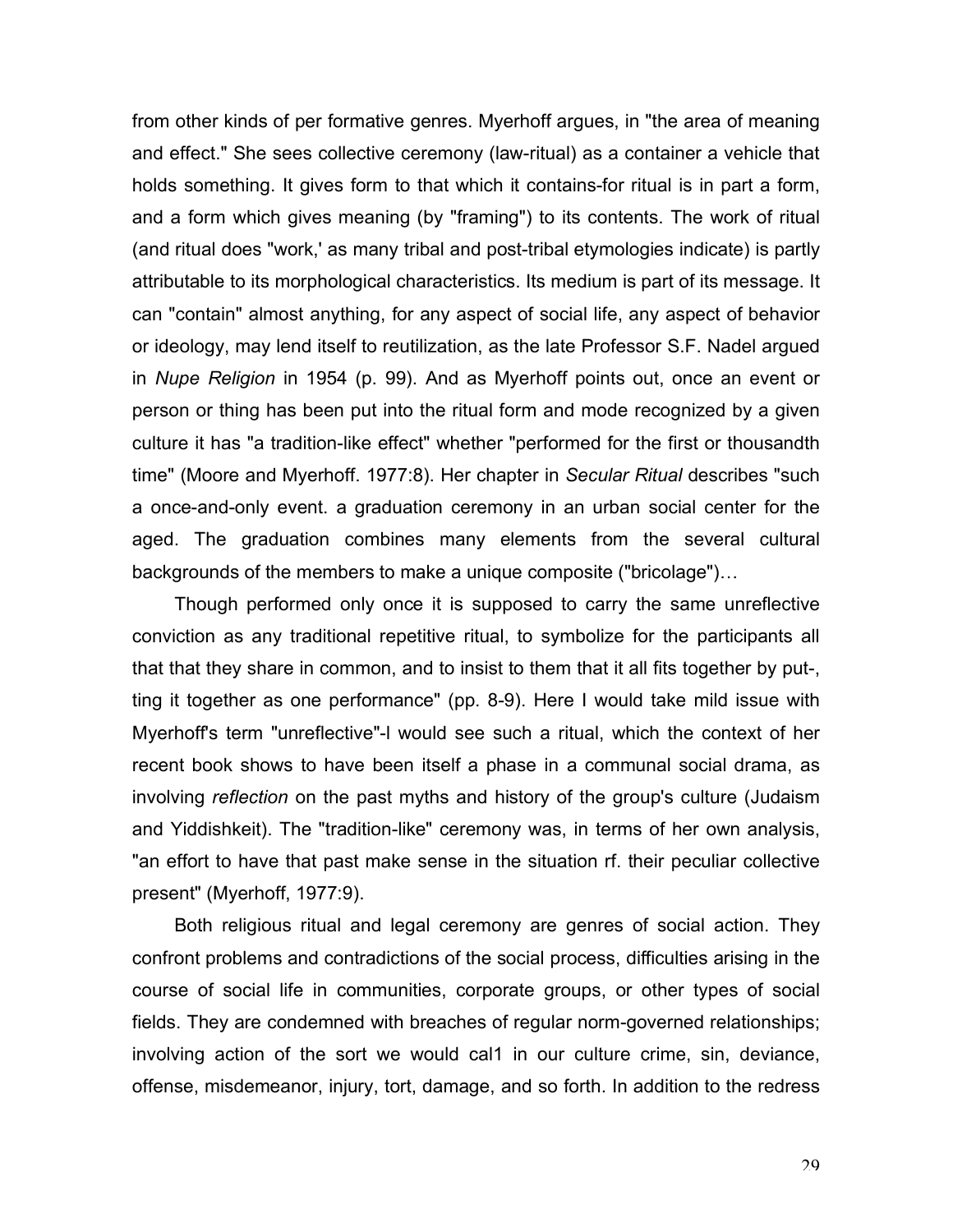of immediate issues, the reconciliation of the parties involved, and, in extreme cases, the condign punishment, elimination, or ostracism of inveterate offenders, legal and religious rituals and ceremonies are what Moore calls "a declaration against indeterminacy" (1977: 16). Through "form and formality they celebrate man-made meaning, the cultural1y determinate, the regulated. the named, and the explained … Ritual is a declaration of form *against* indeterminacy *therefore* indeterminacy is always present in the background of any analysis of ritual. ln deed there is no doubt that any analysis of social life must take account of the dynamic relation between the formed and "the indeterminate" (pp. 16-17). Of course, what is socioculturally indeterminate may be biologically, even sociobiologically determinate; or an indeterminate phase of social process may result from contradiction between principles or rules, each of which would produce systematic social action if conceded unimpeded validity. Thus being a "good son" may mean being a "bad citizen," if family loyalty obstructs civil justice. When we examine some Icelandic family sagas we will see how confused states of affairs, crises of conscience, arise from sociostructural contradictions.

My contention is that the major genres of cultural performance (from ritual to theatre and film) and narration (from myth to the novel) not only originate in the social drama but also continue to draw meaning and force from the social drama. I use "force" here in the Dilthey an sense. For him, *Kraft*, "force" meant something different in the humanistic studies from what it means in natural science. In the human studies, force means the influence which any experience has in determining what other experiences shal1 succeed it. Thus a memory has force m so far as it affects our present experience and actions. AIl the factors which together lead up to a practical decision are forces, and the decision itself is a force in so far as it leads to action. This category, so conceived, is an expression of something we know in our own lives. In natural science. Dilthey argues it is different. There the concept of force is not drawn from experience of the physical world but projected into it from our inner life; and it is bound up with the idea of laws of nature and physical necessity, to which the human studies offer no parallel. In other words, in the natural sciences "force" is used metaphorically; in physics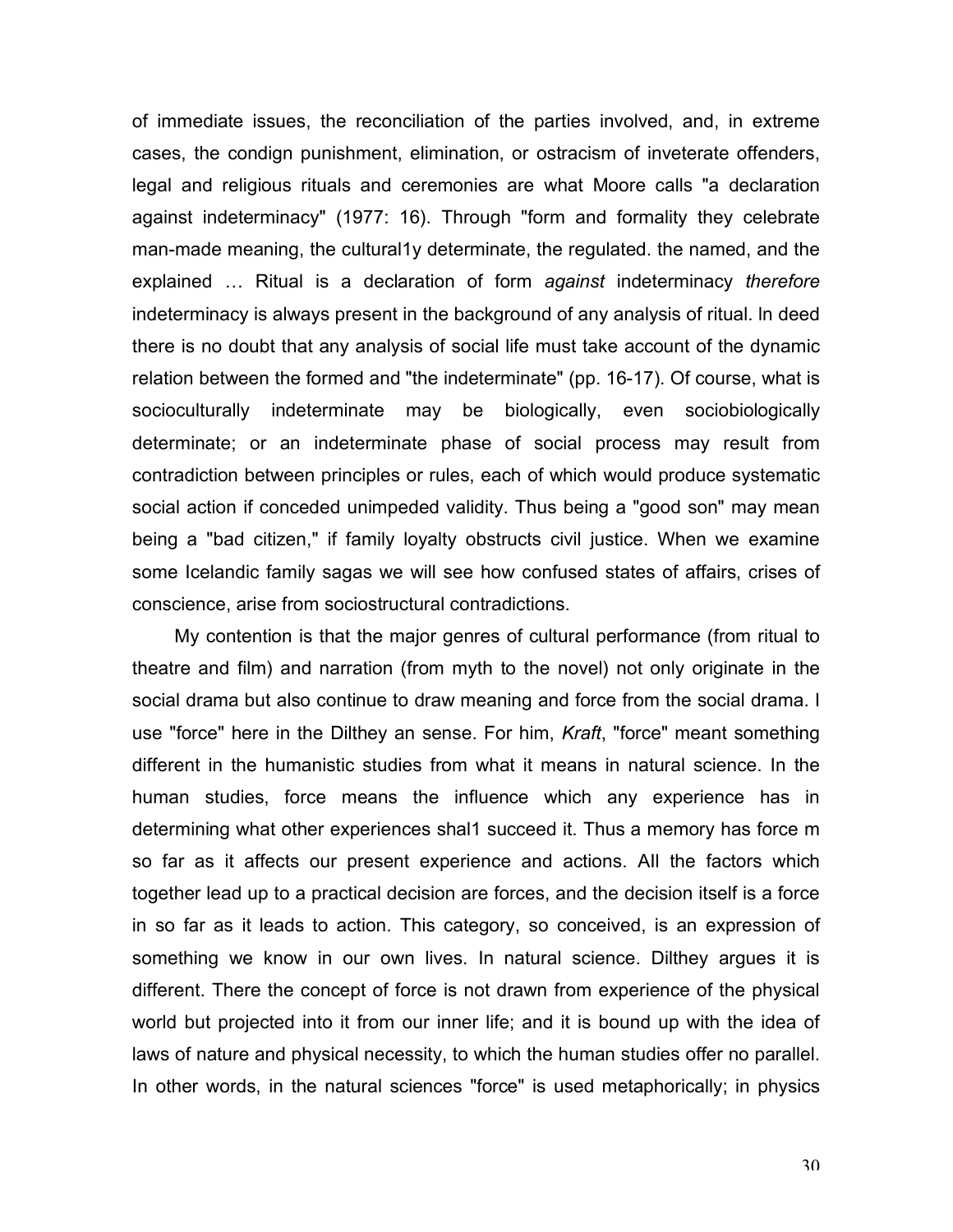the definition of force as the form of energy that puts an object at rest into motion or alters the motion of a moving object" derives ultimately from human inner experience of acting vigorously and effectively, of controlling persuading or influencing others.

Thus the "force" of a social drama consists in its being an experience or sequence of experiences which significantly influences the form and function of cultural per formative genres. Such genres partly "imitate" (by *mimesis*), the processual form of the social drama, and they partly, through reflection, assign meaning" to it. What do I 'mean" by '.meaning" here? I am aware of the formidable ambiguities of this term, and of the controversies surrounding it. To mean" is, in its simple lexical definition, to have in mind, to have an opinion. to intend, and derives ultimately from the Indo-European base maino, from which are derived, O. E. *maenan* and German *meinen*, all of which signify "to have an opinion." Broadly speaking, a '.meaning' is .'what is intended to be, or in fact is, signified, indicated, referred to, or understood." But in the context of the humanistic studies, I would prefer to look at the term. again influenced by Dilthey, somewhat as follows: If a given human collectivity scans its recent or ; more distant history-usually through the mediation of representative figures, such as chronicler,. bards, historians, or in the lineal lens of per formative or narrative genres-it seeks to find in it a structural unity to whose total character every past, culturally stressed collective experience has contributed something. If the relevant agents of reflexivity go further and seek to *undestand* (Dilthey uses the term Vestehen, around which numerous methodological and theoretical controversies have raged since the late nineteenth century, especially when it has been contrasted with the German term, *Wissen*, "knowing. Acquaintance," which is conceived as denoting a form of conceptual activity peculiar to the physical sciences but which sociological positivists believe is also applicable to the data of the social sciences-but let's pass over this thorny topic for the present!) and *interpret* (*deuten*) the structural unity of their past social life, to explore in detail the character and structure of the whole and the contradictions made by its various parts, we must develop new categories to understand the nature of their quest. One is *meaning* which Dilthey employs in two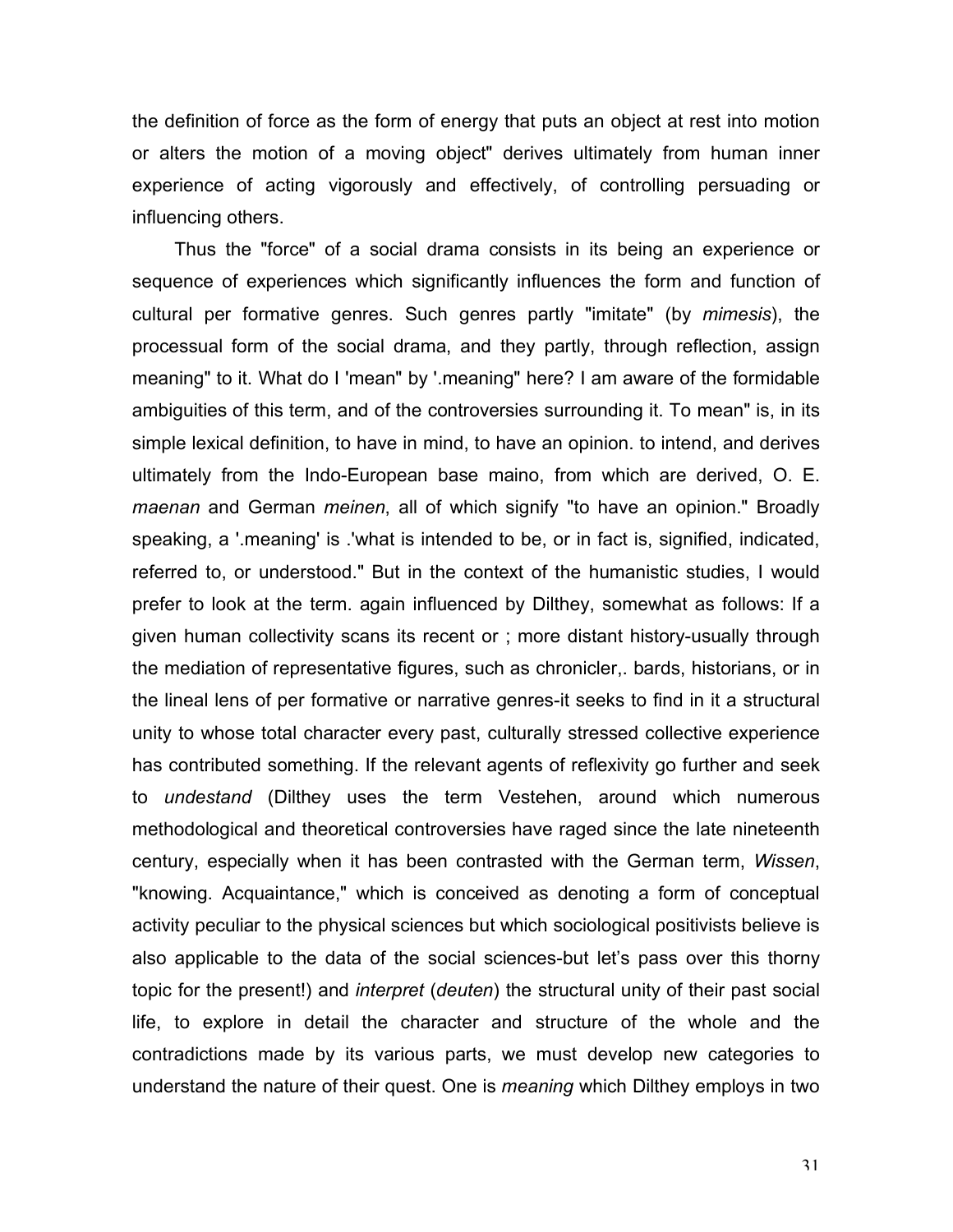ways. The first defines the *meaning* of a part as "the contribution it makes I" to the whole." The "whole" here would seem to be a complex of ideas and values akin to Clifford Geertz's notions of "world view. (itself akin to Dilthey.s *Weltbild*) and *ethos* (or moral system). The resultant character of the whole is also said to possess "meaning" (*Bedeutung*) or *sense* (*Sinn*).

Dilthey throws in for good measure the categories of *value* (*Wert*) and *end* (*Zweck*) or *good* (*Gut*), and relates them along with *meaning* to the three structural "attitudes of consciousness" cognition, affect, volition, mentioned earlier. Thus, the category of *meaning* arises in *memory*, in *cognition* of the *past* (that is, meaning is cognitive, self-reflexive, oriented to past experience, and concerned with negotiating about "fit" between present and past, as the phenomenological sociologists like Garfinkel and Cicourel might say today). The category of *value* arises, according to Dilthey, dominantly from feeling or affect (that is, value inheres in the *affective* enjoyment of the *present*). The category of *end* (goal, or *good*) *arises from volition*, the power or faculty of using the wiII, which refers to the *future*. These three categories, says Dilthey, are irreducible, Iike the three structural attitudes, and cannot be subordinated to one another.

Nevertheless, for Dilthey, value, end and meaning are not of equal value insofar as they may be regarded as principles of understanding and interpretation. He defines value, for example, as belonging essentially to an experience in a conscious present. Such conscious presents, regarded purely as present moments, totally involve the experience, to the extent that they have no inner connection with one another, at Ieast of a systematic, cognitive kind. They stand behind one another in temporal sequence, and, while they may be compared as "values" (having the same epistemological status), they do not form, since they are quintessentially momentary, *qua* values, transient, anything like a coherent whole-if they are interconnected, the ligatures that bind them are of another category. As Dilthey sees it, "From the standpoint of value, Iife appears as an infinite assortment of positive and negative existence-values. It is Iike a chaos of harmonies and discords. Each of these is a tone-structure which fills a present; but they have no musical relation to one another." Dilthey's view of value phenomena differs,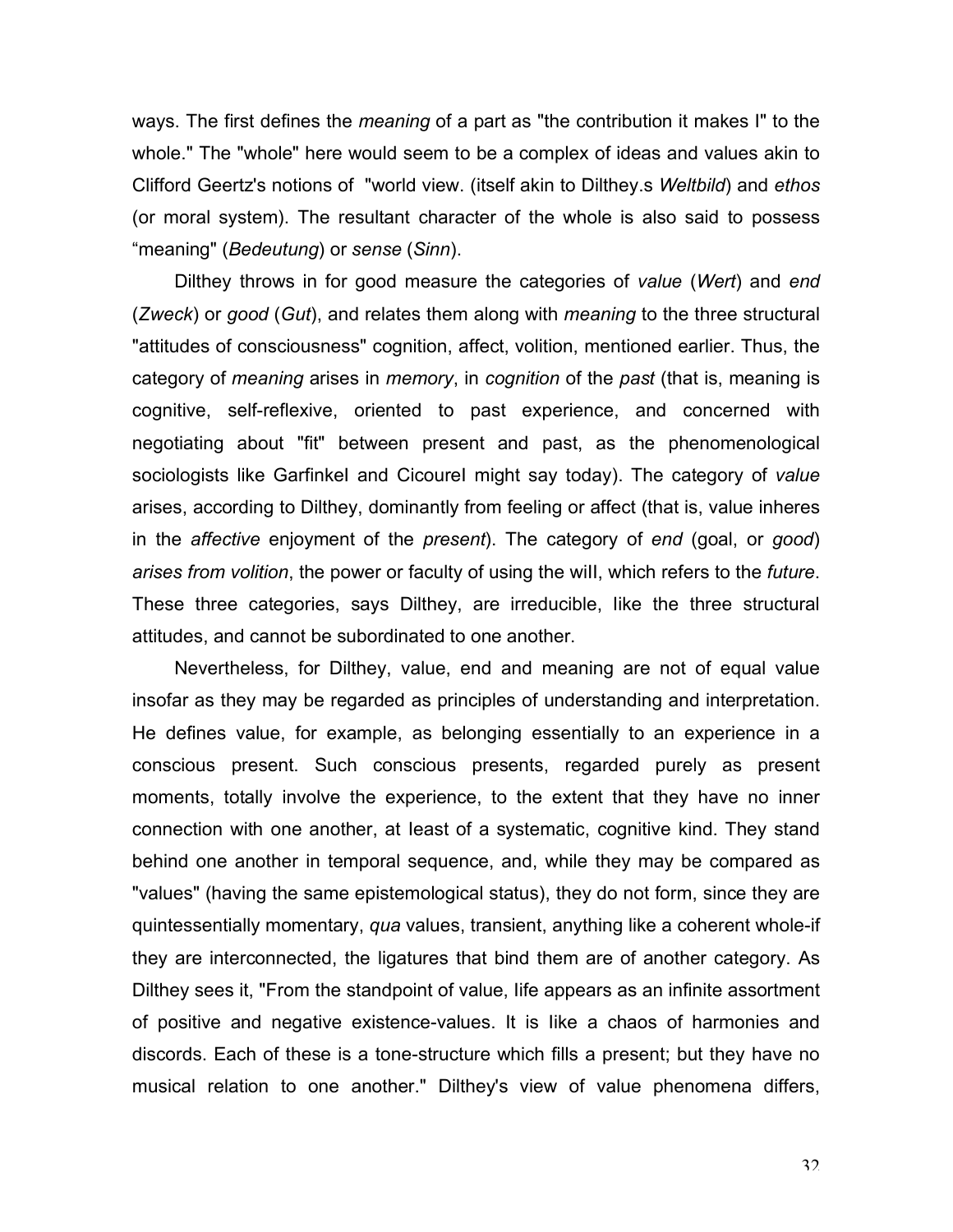markedly, of course, from that of many contemporary scientists. Robin Williams sums up their position quite well in the *IESS* (Vol. XVI, p. 283): "It seems all values contain some cognitive elements…, that they have a selective or directional quality, and that they involve some affective component … when most explicit and fully conceptualized, values become criteria for judgment, preference, and choice. When implicit and unreflective, values nevertheless perform as if they constituted grounds for decisions in behavior." Williams does not analyze so finely as Dilthey; he gives *value* cognitive and co native attributes which Dilthey reserves to other categories. The advantage of Dilthey's position, it seems to me, resides in the articulating (as well as reflexive and retrospective) character he assigns to *meaning*. The category of *end* or *good*, for example, shares the Iimitation of *value*, and, indeed, for Wilhelm Dilthey, depends on it. It can show Iife as a series of choices between ends, but finds no unity in this sequence of choices. Ultimately, it is only the category of *meaning* that enables us to *conceive an intrinsic affinity between the successive events in life*, and all that the categories of value and end can tell us is caught up in this synthesis. Moreover, Dilthey tells us, since meaning is specifically based on the *cognitive attitude of memory*, and "history is memory", meaning is naturally "the category most proper to historical thought" (G. S., VII, 201-2, 236). I would add, to socio-processual thought also.

Now I see the social drama, in its full formal development, its full phase structure, as a process of converting particular values and ends, distributed over a range of actors, into a system (which may be temporary or provisional) of shared or consensual meaning. The redressive phase, in which feedback is provided by the scanning mechanisms of law and religious ritual, is a time in which an interpretation is put upon the events leading up to and constituting the phase of crisis. Here the meaning of the social life informs the apprehension of itself; the object to be apprehended enters into and determines the apprehending subject. Sociological and anthropological functionalism, whose aim is to state the conditions of social equilibrium among the components of a social system at a given time, cannot deal with meaning, which always involves retrospection and reflexivity, a past, a history. Dilthey holds that the category of meaning is all pervading in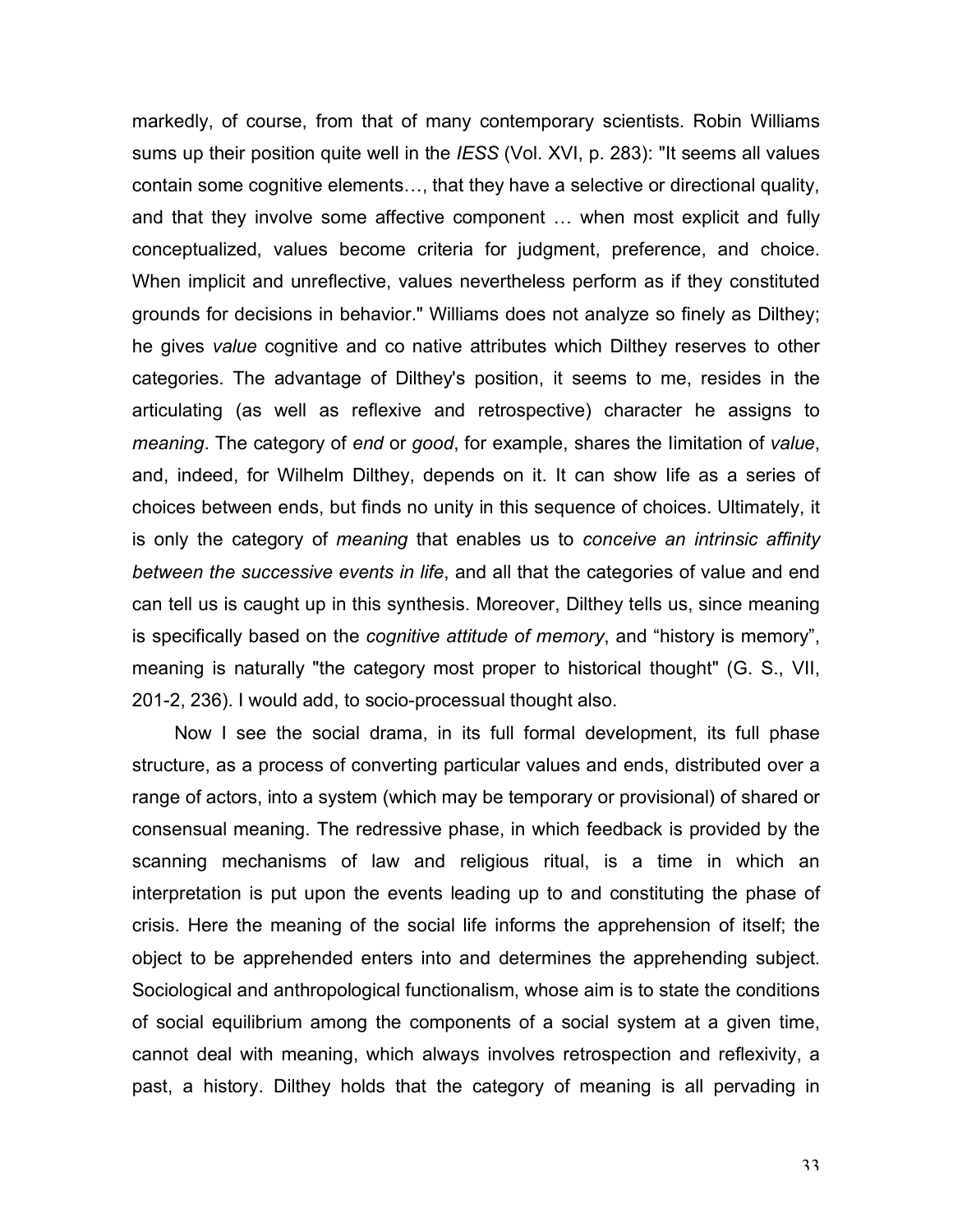history. The storyteller, at the simplest narrational level, for example, "gains his effect by bringing out the *significant moments* in a process. The historian characterizes men at significant, turning-points in life [*Lebenswendungen*-what I would call "crises"] as full of meaning in a definite effect of a work or a human being upon the general destiny he recognizes the *meaning* of such a work or such a human being" (G. S., VIl:234). Meaning is the only category, which grasps the full relation of the part to the whole in life. In the category of *value*, or again in that of good or *end*, some aspect of this part-whole relation is of course made visible; but these categories are, as Dilthey insists, abstract and one-sided, and, he holds, we cannot think in terms of them without finally encountering some brute fact, some empirical coexistence of experiences, which these categories do not help us to resolve into a living whole. It is at this point that we should invoke the comprehensive category of meaning, a category by definition inclusive, laying hold of the factors making for integration in a given situation or phenomenon whereby the whole, the total sociocultural phenomenon becomes intelligible, of which value and end were but aspects. Meaning is apprehended by looking back over a process in time. We assess the meaning of every part of the process by its contribution to the total result.

Meaning is connected with the consummation of a process-it is bound up with termination, in a sense, with death. The meaning of any given factor in a process cannot be assessed until the whole process is past. Thus, the meaning of a man's life, and of each moment in it, becomes manifest to others only when his life is ended. The meaning of historical processes, for instance, "civilizational" processes such as the "decline and fall of the Roman empire," is not and will not be known until their termination, perhaps not until the end of history itself, if such an end there will be. In other words, meaning is retrospective and discovered by the selection action of reflexive attention. This does not, of course, prevent us from making judgments, both "snap" and considered, about the meaning of contemporary events, but every such judgment is necessarily provisional, and relative to the moment in which it is made. It rests partly on the positive and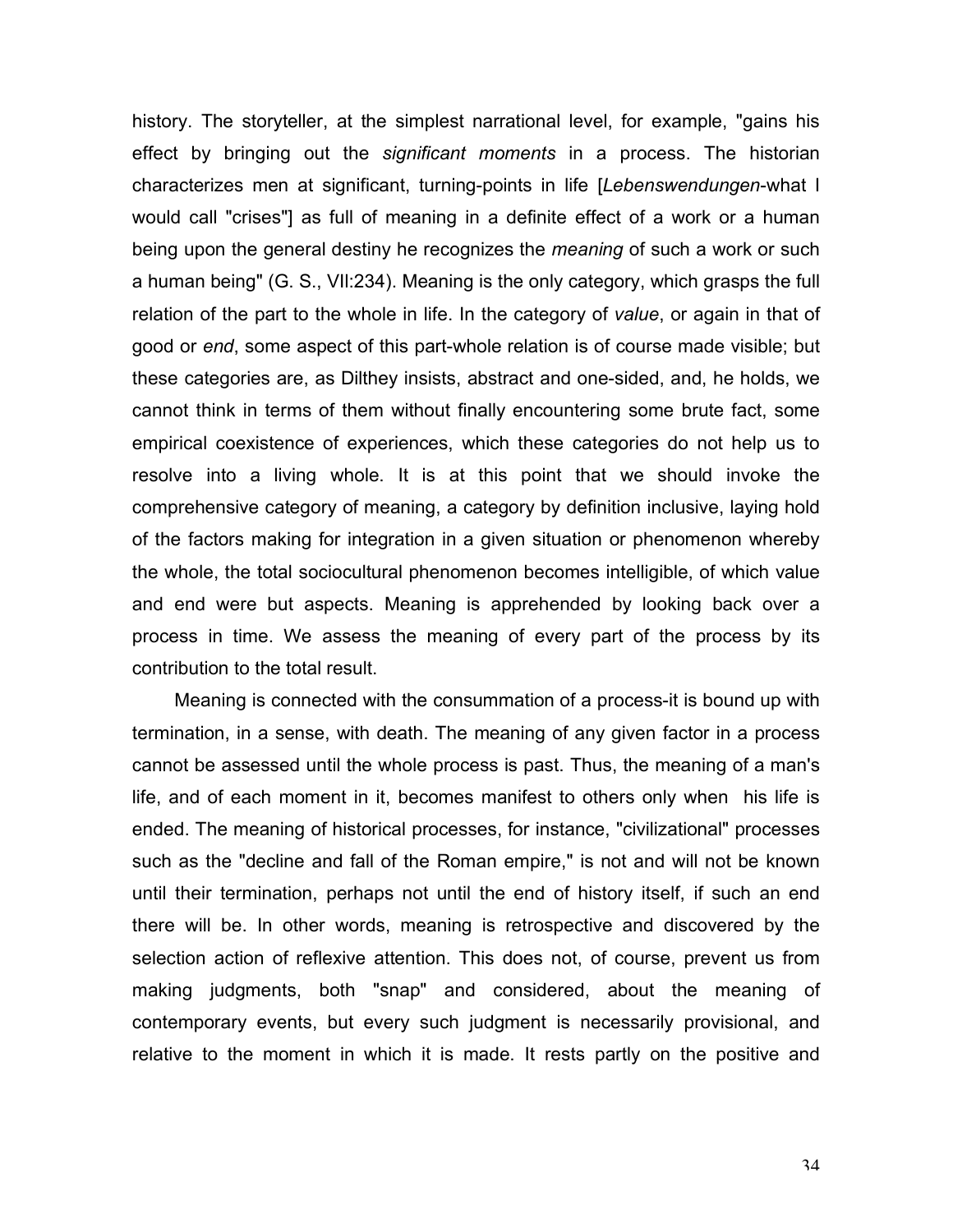negative values we bring to bear on events from our structural or psychological perspective, and for the ends we have in mind at the time.

The encounter of past and present in redressive process always leaves open the question whether precedent (an ingredient in Moore's "processes of regularization") or the unprecedented will provide the terminal "meaning" of any problem-situation. At every moment, and especially in the redressed of crises, the meaning of the past is assessed by reference to the present and, of the present by reference to the past; the resultant "meaningful" decision modifies the group's orientation to or even plans for the future, and these in turn react upon its evaluation of the past. Thus the apprehension of the meaning of life is a1ways relative, and involved in perpetual change. Of course, cultural devices exist which attempt to "fix" or "Crystallize" meaning, such as religious dogmas, political constitutions, supernatural sanctions and taboos against breaking crucial norms, and so on, but, as we said earlier, these are subject to manipulation and amendment.

## **REFERENCES**

- Benamou, Michel, and Charles Caramello, Eds. 1977. *Performance in Postmodern Culture*. Madison, Wisconsin: Coda.
- Dilthey, Wilhelm. 1914-1936. *Gesammelte Schriften*. Vols. 1-12. Stuttgan: Teubner.
- Hinde, Roben. 1974. *Nonverbal Communication*. Cambridge: Cambridge University Press.
- Hockett, Charles. 1960. "Logical Considerations in the Study of Animal Communication" in W. E. Lanyon and W. N. Tavolga, Eds. *Animal Sounds and Communication*. Washington, D.C. American Institute of Biological Sciences. Pp. 392-430.
- Leach, Edmund. 1972. "The Influence of Cultural Context on Nonverbal Communication in Man," in Robert A. Hinde, ed., *Nonverbal Communication*. Cambridge: Cambridge University Press. Pp. 321.322. ,
- MacKay, D. M. 1972. . "Formal Analysis of Communicative Processes, " in Robert A. Hinde. Ed., *Nonverbal Communication*. Cambridge: Cambridge University Press. Pp. 3-25.
- Moore, Sally F., and Barbara Myerhoff. Eds. 1977. *Secular Ritual* Amsterdam: Van Gorcum.
- Murphy, R. F. 1971. *The Dialectics of Social Life*. New York: Basic Books.